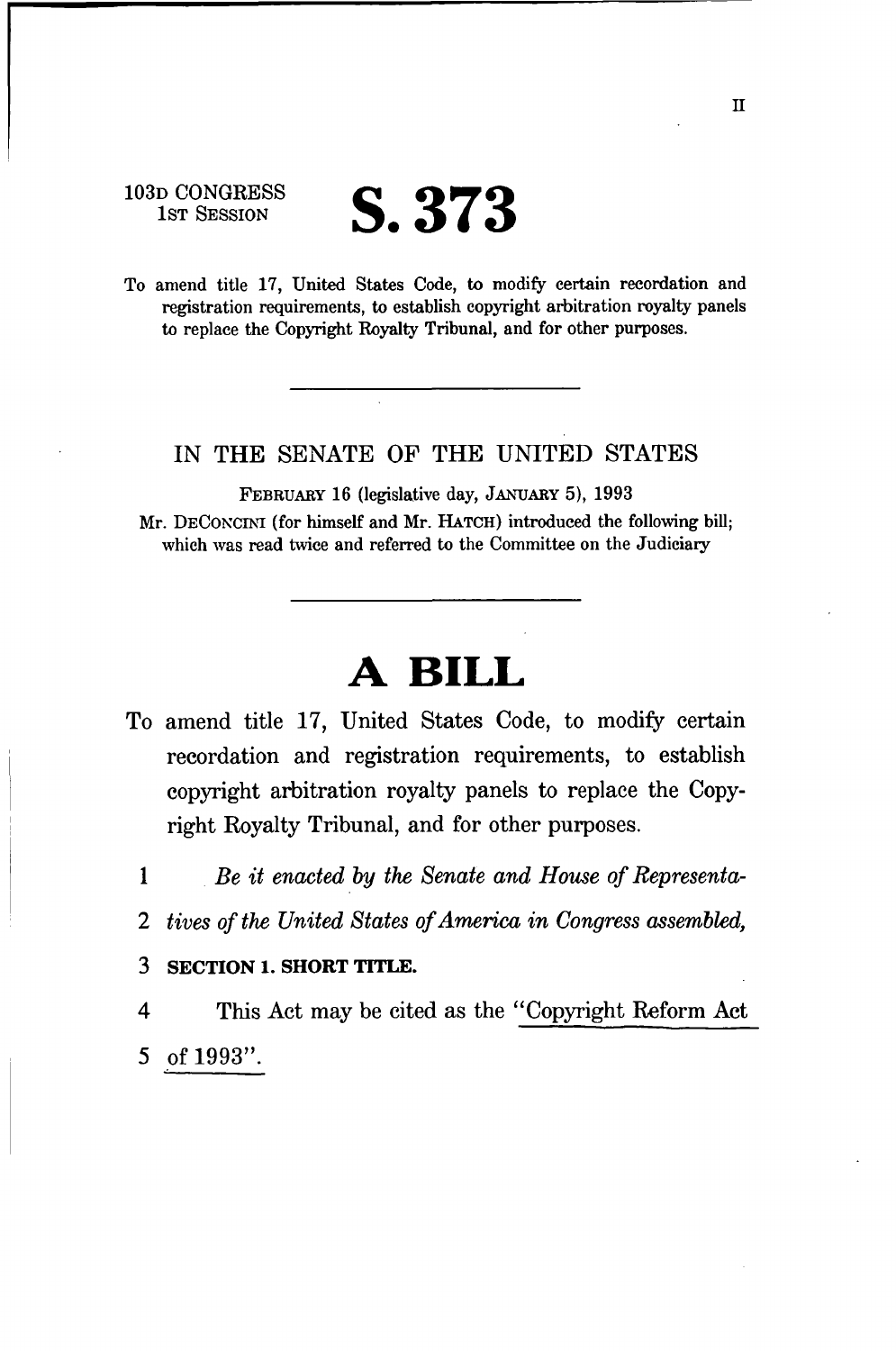### **l TITLE I—COPYRIGHT OFFICE**

**2 SEC. 101. COPYRIGHT RECORDATION PROVISIONS.** 

3 Section 301(b) of title 17, United States Code, is 4 amended—

5 (1) in paragraph (3) by striking "or" after the 6 semicolon;

7 (2) in paragraph (4) by striking the period and 8 inserting "; or"; and

9 (3) by adding at the end the following:

10 "(5) perfecting security interests.".

**11 SEC. 102. COPYRIGHT REGISTRATION PROVISIONS.** 

12 (a) REGISTRATION AND INFRINGEMENT ACTIONS.— 13 Section 411 of title 17, United States Code, is amended 14 to read as follows:

#### 15 "§411. **Registration and infringement actions**

16 "In the case of a work consisting of sounds, images, 17 or both, the first fixation of which is made simultaneously 18 with its transmission, the copyright owner may, either be-19 fore or after such fixation takes place, institute an action 20 for infringement under section 501, fully subject to the 21 remedies provided by sections 502 through 506 and sec-22 tions 509 and 510, if, in accordance with requirements 23 that the Register of Copyrights shall prescribe by regula-24 tion, the copyright owner serves notice upon the infringer, 25 not less than 10 or more than 30 days before such fixa-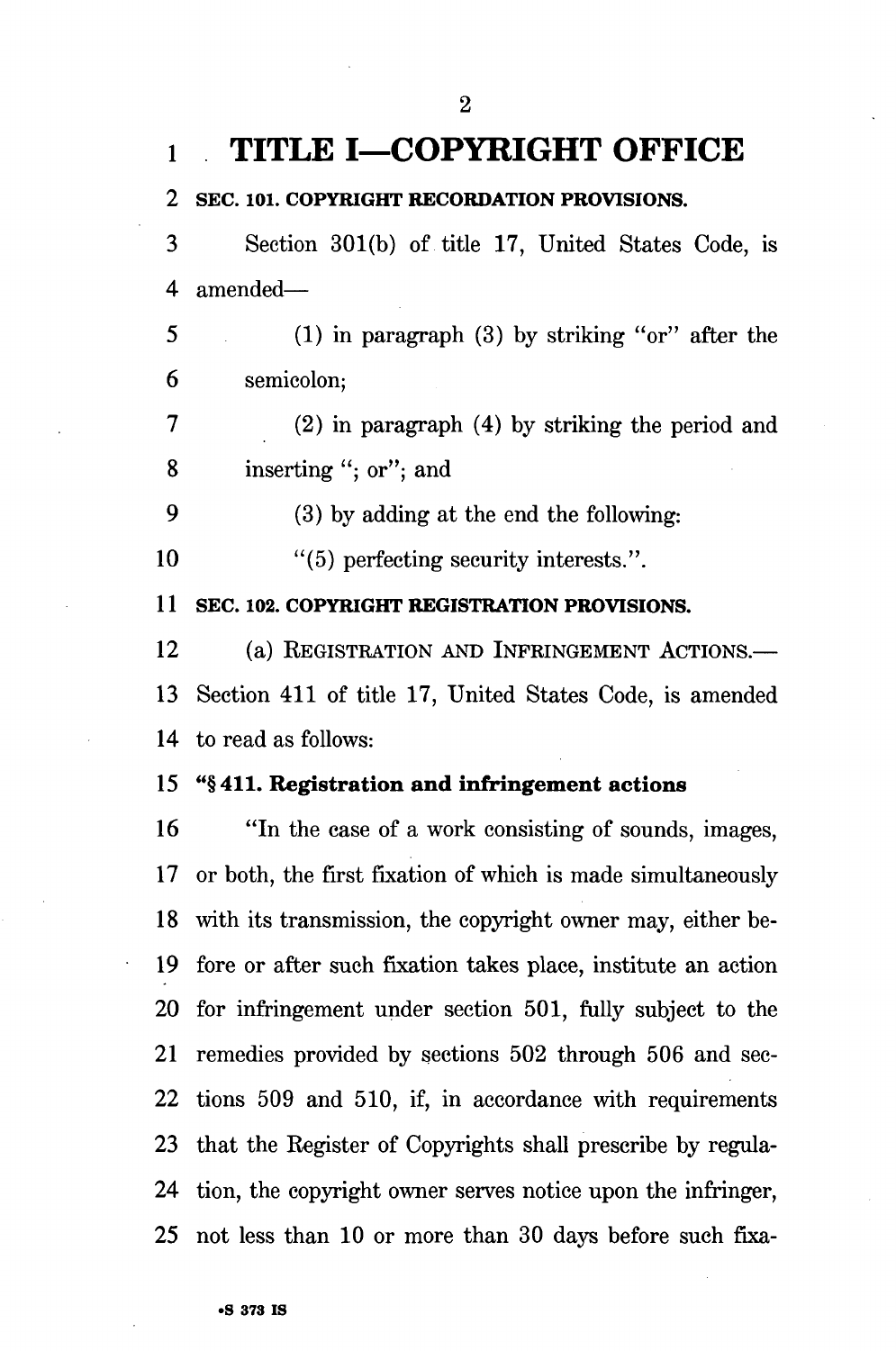1 tion, identifying the work and the specific time and source 2 of its first transmission.".

3 (b) REGISTRATION AS PREREQUISITE TO CERTAIN 4 REMEDIES FOR INFRINGEMENT.—Section 412 of title 17, 5 United States Code, and the item relating to section 412 6 in the table of sections at the beginning of chapter 4 of 7 title 17, United States Code, are repealed.

## **8 SEC. 103. THE COPYRIGHT OFFICE: GENERAL RESPON-9 SIBHJTIES AND ORGANIZATION.**

10 (a) REGISTER OF COPYRIGHTS.—Section 701(a) of 11 title 17, United States Code, is amended to read as 12 follows:

13 "(a)(1) The President shall appoint, by and with the 14 advice and consent of the Senate, the Register of Copy-15 rights. The Register of Copyrights shall be paid at the 16 rate of pay in effect for level IV of the Executive Schedule 17 under section 5315 of title 5.".

18 "(2) All administrative functions and duties under 19 this title, except as otherwise specified, are the responsibil-20 ity of the Register of Copyrights as director of the Copy-21 right Office of the Library of Congress. The Register of 22 Copyrights shall appoint all other officers and employees 23 of the Copyright Office, who shall act under the Register's 24 general direction and supervision.".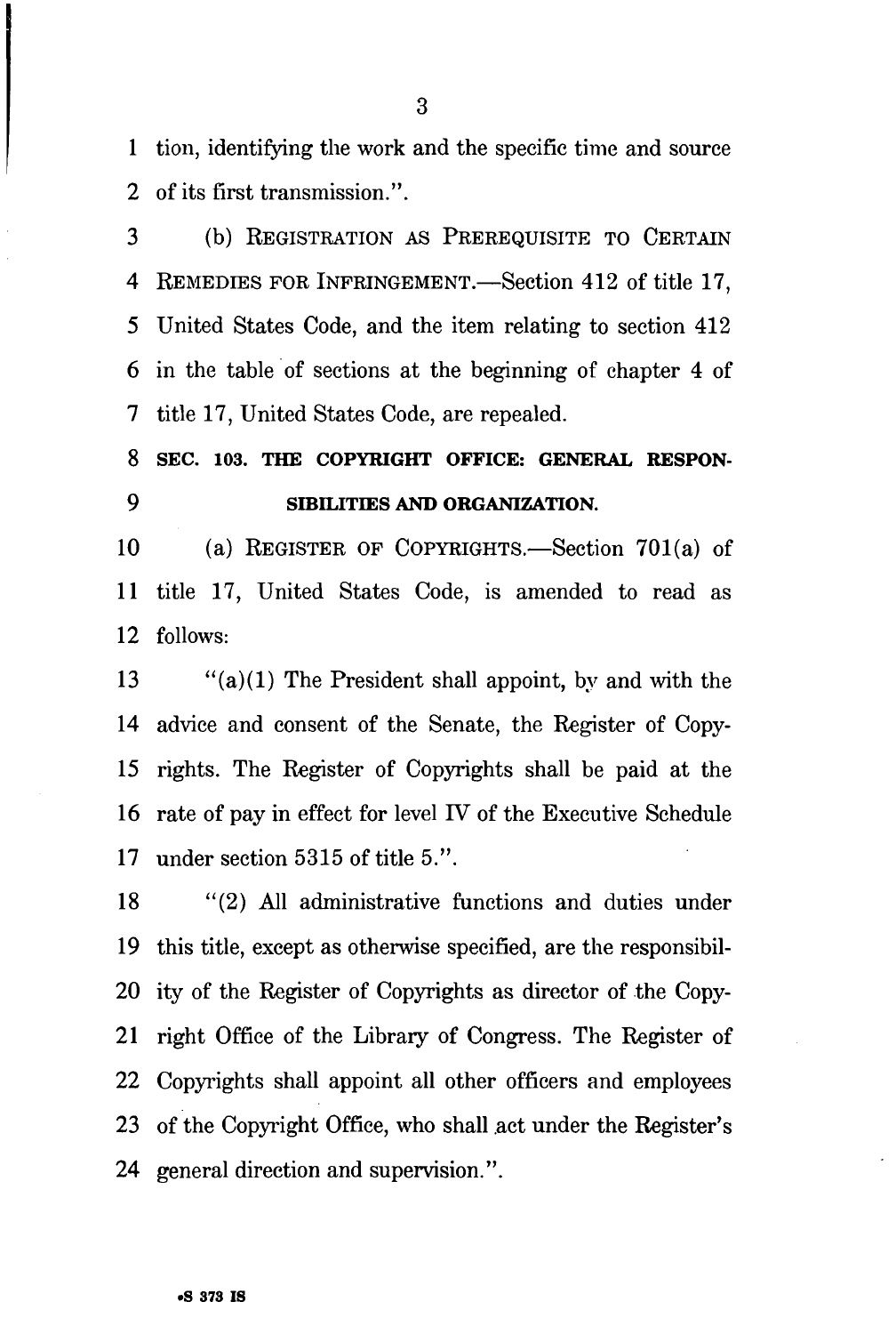1 (b) ANNUAL REPORT.—Section 701(c) of title 17, 2 United States Code, is amended to read as follows:

3 "(c) The Register of Copyrights shall make an annual 4 report to the Congress on the work and accomplishments 5 of the Copyright Office during the previous fiscal year.".

6 (c) REPEAL.—Section 701(e) of title 17, United 7 States Code, is repealed.

#### **8 SEC. 104. COPYRIGHT OFFICE REGULATIONS.**

9 Section 702 of title 17, United States Code, is 10 amended by striking the last sentence.

#### **11 SEC. 105. CONFORMING AMENDMENTS.**

12 (a) DEFINITIONS.—Section 101 of title 17, United 13 States Code, is amended by striking the definition of the 14 "country of origin" of a Berne Convention work.

15 (b) RECORDATION OF TRANSFERS AND OTHER DOC-16 UMENTS.—Section 205(c) of title 17, United States Code, 17 is amended by striking "but only if—" and all that follows 18 through the end of paragraph (2) and inserting the follow-19 ing: "but only if the document, or material attached to 20 it, specifically identifies the work to which it pertains so 21 that, after the document is indexed by the Register of 22 Copyrights, it would be revealed by a reasonable search 23 under the title or registration number of the work.".

24 (c) INFRINGEMENT OF COPYRIGHT.—Section 501(b) 25 of title 17, United States Code, is amended in the first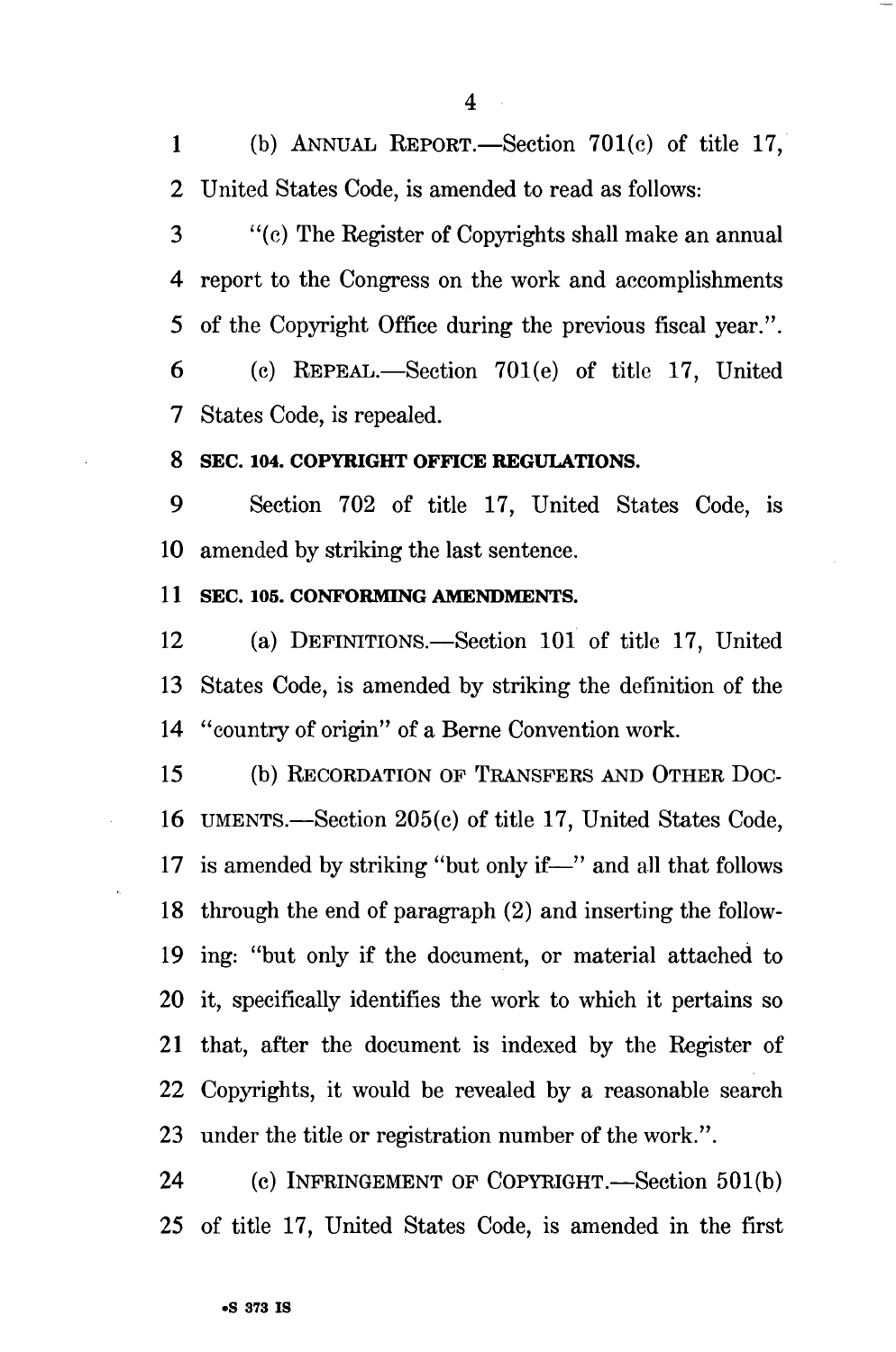1 sentence by striking ", subject to the requirements of sec-2 tion 411,".

3 (d) REMEDIES FOR INFRINGEMENT.—Section 504(a) 4 of title 17, United States Code, is amended by striking 5 "Except as otherwise provided by this title, an" and 6 inserting "An".

# **7 TITLE II—COPYRIGHT ROYALTY 8 TRIBUNAL**

**9 SEC. 201. COPYRIGHT ARBITRATION ROYALTY PANELS.** 

10 (a) ESTABLISHMENT AND PURPOSE.—Section 801 of 11 title 17, United States Code, is amended to read as 12 follows:

### 13 "§801. Copyright arbitration royalty panels: estab-14 lishment and purpose

15 "(a) ESTABLISHMENT.—The Register of Copyrights 16 is authorized to appoint and convene copyright arbitration 17 royalty panels to—

18 "(1) make determinations concerning the ad-19 justment of the copyright royalty rates as provided 20 in section 803;

21 "(2) adjust royalty payments under section 22  $1004(a)(3)$ ;

23 "(3) distribute royalty fees deposited with the 24 Register of Copyrights under sections 111 and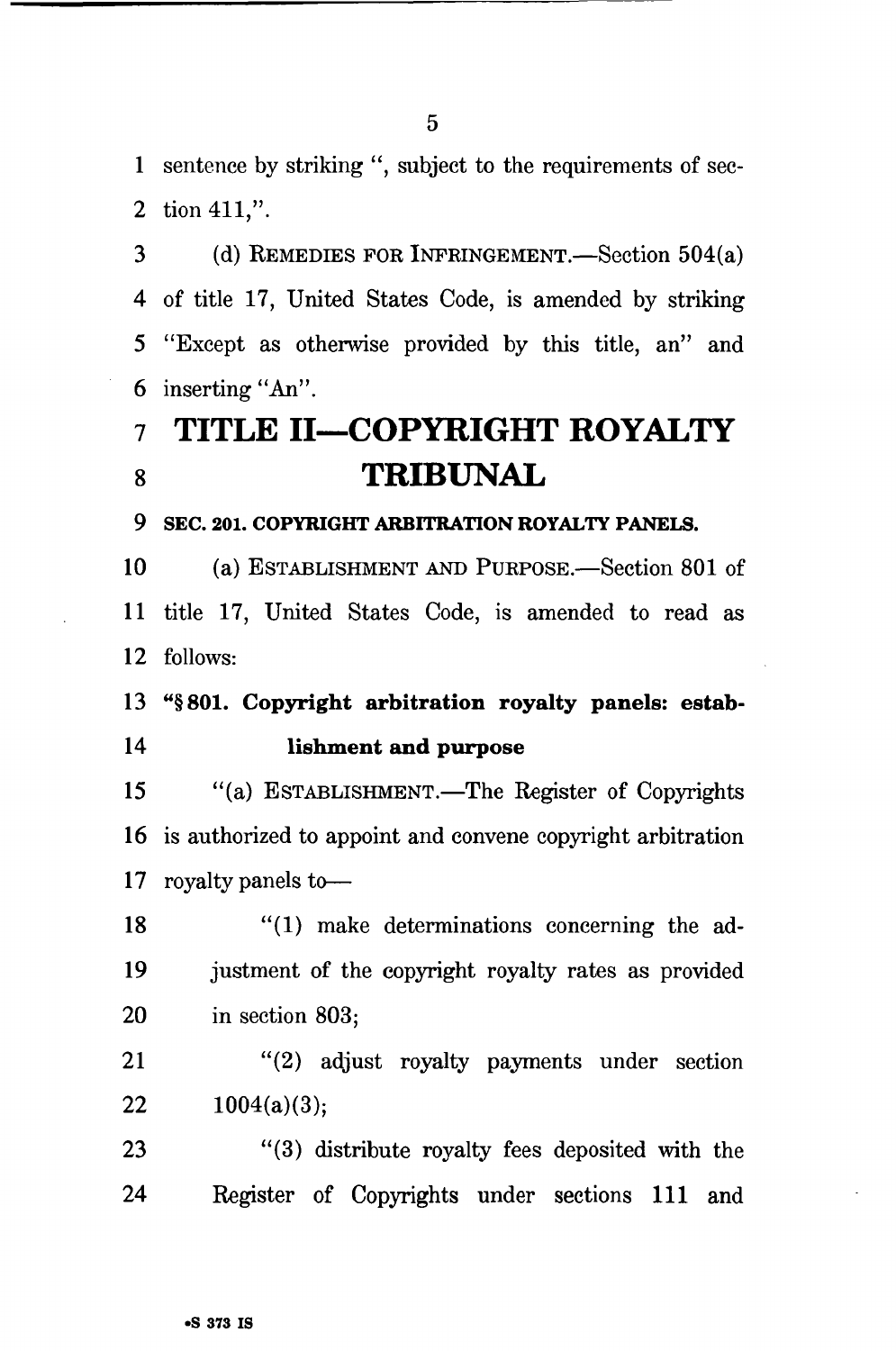2 tion exists; and

3 "(4) distribute the royalty fees deposited with 4 the Register of Copyrights under section 1005 in the 5 event a controversy over such distribution exists 6 under section 1006(c).".

7 (b) MEMBERSHIP AND PROCEEDINGS.—Section 802 8 of title 17, United States Code, is amended to read as 9 follows:

# 10 "§ **802. Membership and proceedings of copyright ar-11 bitration royalty panels**

12 "(a) COMPOSITION OF COPYRIGHT ARBITRATION 13 ROYALTY PANELS.— A copyright arbitration royalty 14 panel shall consist of 3 arbitrators selected by the Register 15 of Copyrights pursuant to subsection (b).

16 "(b) SELECTION OF ARBITRATION PANEL.—Not 17 later than 10 days after publication of a notice initiating 18 an arbitration proceeding under section 803 or 804, and 19 in accordance with procedures specified by the Register 20 of Copyrights, the Register of Copyrights shall select 2 21 arbitrators from lists of arbitrators provided to the Reg-22 ister by parties participating in the arbitration. The 2 ar-23 bitrators so selected shall, within 10 days after their selec-24 tion, choose a third arbitrator from the same lists, who 25 shall serve as the chairperson of the arbitrators. If such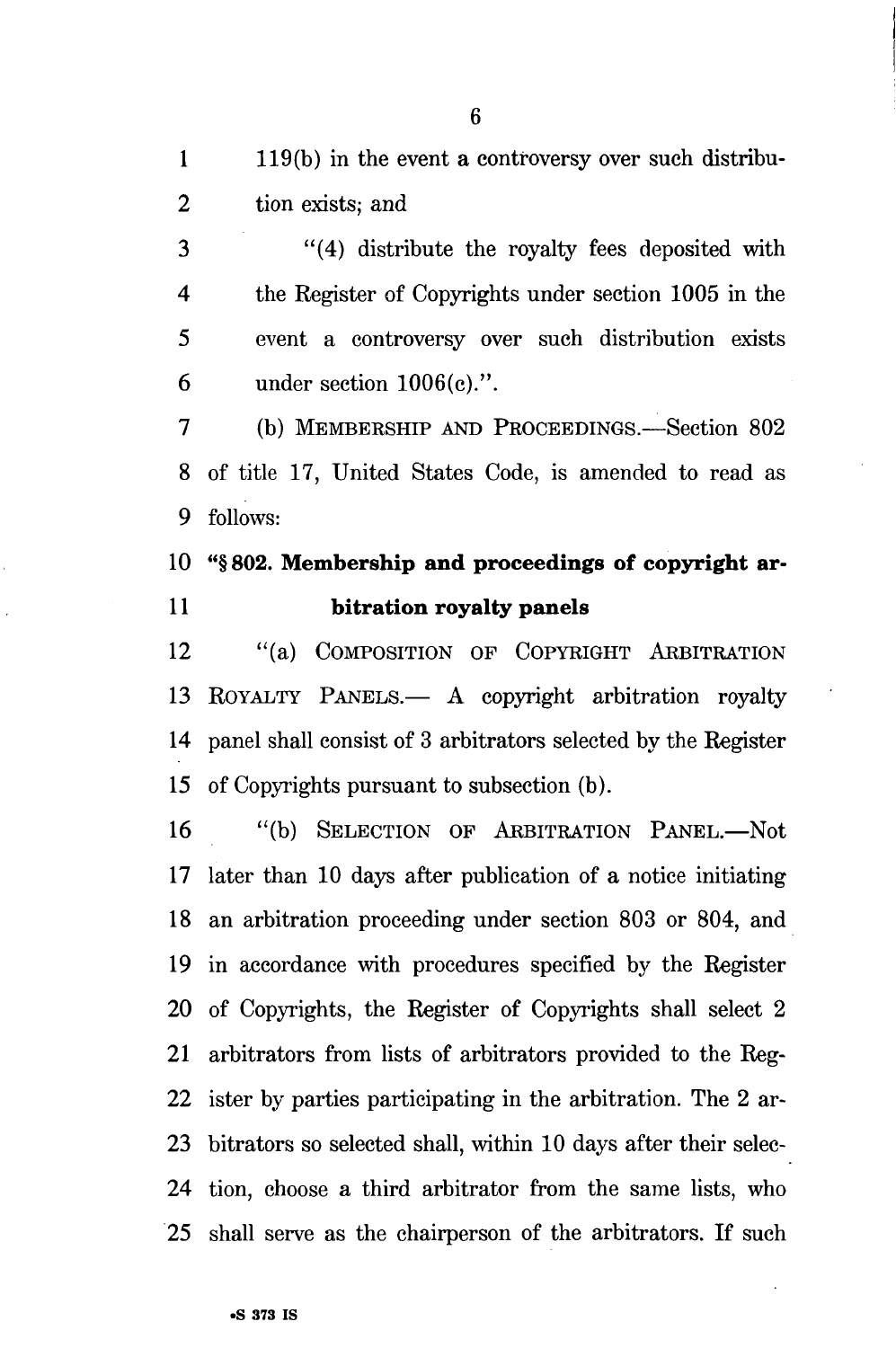1 2 arbitrators fail to agree upon the selection of a chair-2 person, the Register of Copyrights shall promptly select 3 the chairperson.

4 "(c) ARBITRATION PROCEEDINGS.—Copyright arbi-5 tration royalty panels shall conduct arbitration proceed-6 ings, in accordance with such procedures as they may 7 adopt, for the purpose of making their determinations in 8 carrying out the purposes set forth in section 801. The 9 arbitration panels shall act on the basis of a fully docu-10 mented written record. Any copyright owner who claims 11 to be entitled to royalties under section 111 or 119 or any 12 interested copyright party who claims to be entitled to roy-13 alties under section 1006 may submit relevant information 14 and proposals to the arbitration panels in proceedings ap-15 plicable to such copyright owner or interested copyright 16 party. The parties to the proceedings shall bear the entire 17 cost thereof in such manner and proportion as the arbitra-18 tion panels shall direct.

19 "(d) REPORT TO THE REGISTER OF COPYRIGHTS.-20 Not later than 180 days after publication of the notice 21 initiating an arbitration proceeding, the copyright arbitra-22 tion royalty panel conducting the proceeding shall report 23 to the Register of Copyrights its determination concerning 24 the royalty fee or distribution of royalty fees, as the case 25 may be. Such report shall be accompanied by the written

7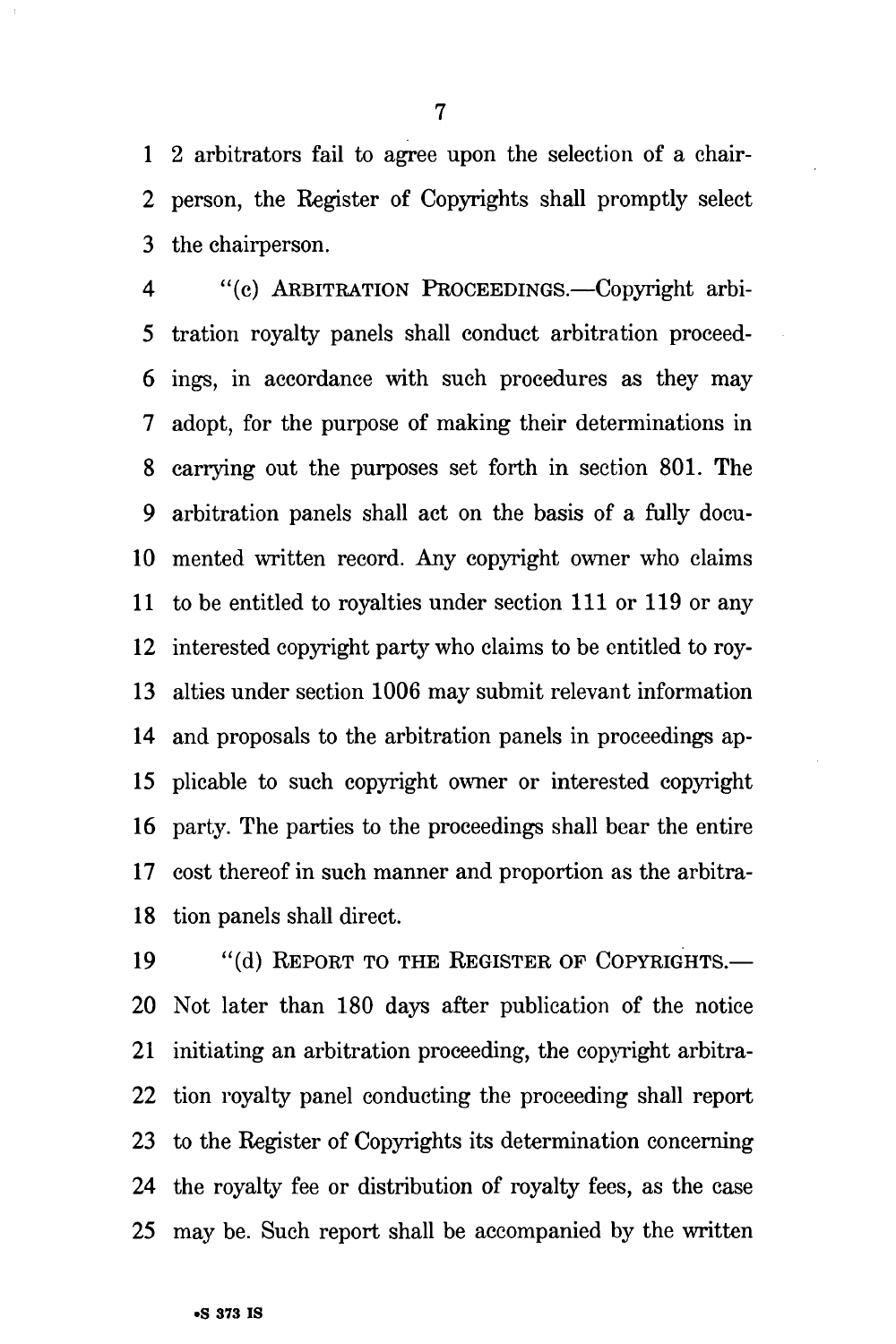1 record, and shall set forth the facts that the arbitration 2 panel found relevant to its determination.

3 "(e) ACTION BY COPYRIGHT ARBITRATION ROYALTY 4 PANEL.—Within 60 days after receiving the report of a 5 copyright arbitration royalty panel under subsection (d), 6 the Register of Copyrights shall adopt or reject the deter-7 mination of the arbitration panel. The Register shall adopt 8 the determination of the arbitration panel unless the Reg-9 ister finds that the determination is arbitrary. If the Reg-10 ister rejects the determination of the arbitration panel, the 11 Register shall, before the end of that 60-day period, and 12 after fall examination of the record created in the arbitra-13 tion proceeding, issue an order setting the royalty fee or 14 distribution of fees, as the case may be. The Register shall 15 cause to be published in the Federal Register the deter-16 mination of the arbitration panel, and the decision of the 17 Register (including an order issued under the preceding 18 sentence). The Register shall also publicize such deter-19 mination and decision in such other manner as the Reg-20 ister considers appropriate. The Register shall also make 21 the report of the arbitration panel and the accompanying 22 record available for public inspection and copying.

23 "(f) JUDICIAL REVIEW.—Any decision of the Reg-24 ister of Copyrights under subsection (e) with respect to 25 a determination of an arbitration panel may be appealed,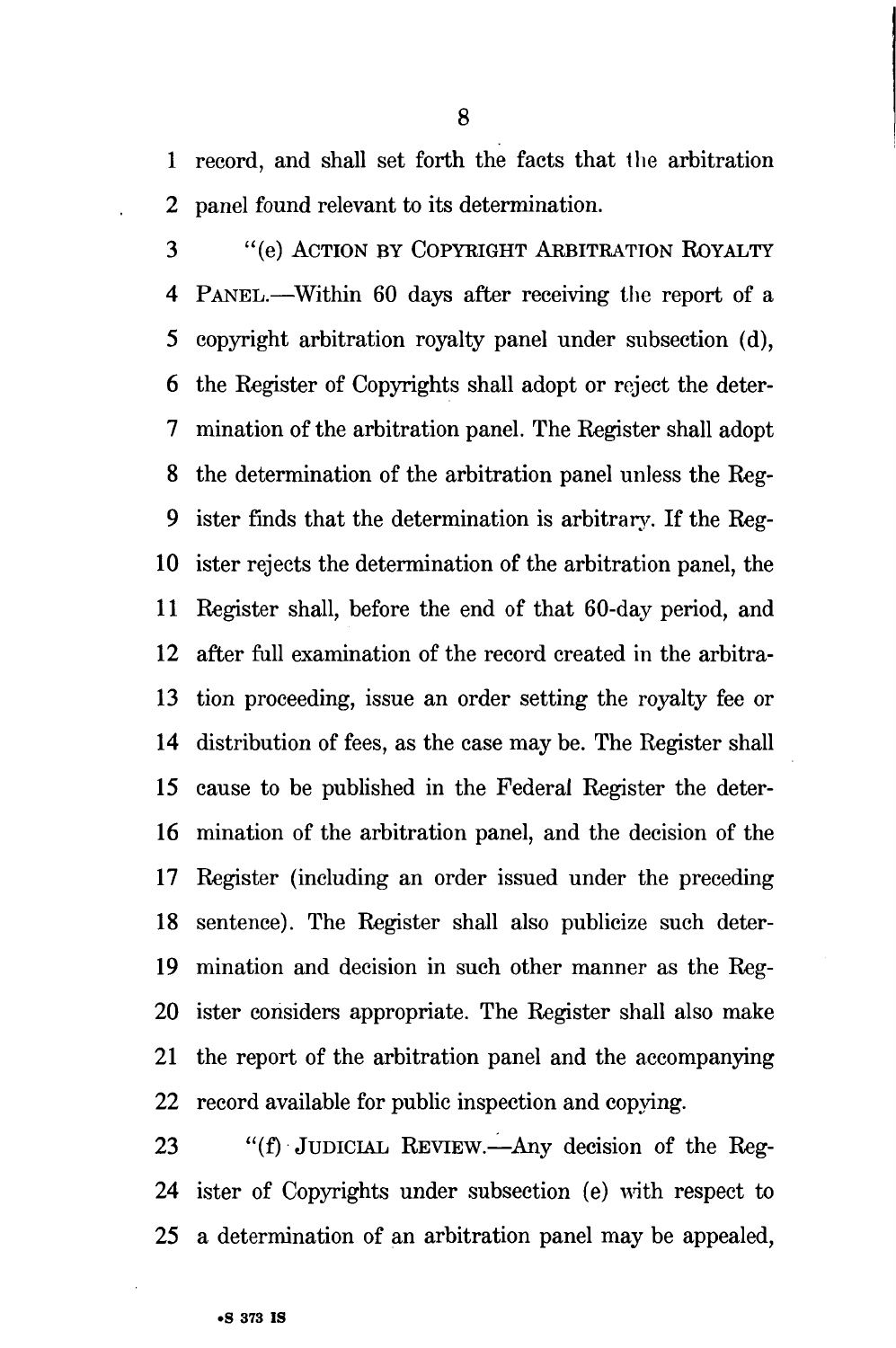1 by any aggrieved party who would be bound by the deter-2 mination, to the United States Court of Appeals for the 3 District of Columbia Circuit, within 30 days after the pub-4 lication of the decision in the Federal Register. The pend-5 ency of an appeal under this paragraph shall not relieve 6 persons obligated to make royalty payments under sec-7 tions 111, 119, or 1003 who would be affected by the de-8 termination on appeal to deposit the statement of account 9 and royalty fees specified in those sections. The court shall 10 have jurisdiction to modify or vacate a decision of the Reg-11 ister only if it finds, on the basis of the record before the 12 Register, that the Register acted in an arbitrary manner. 13 If the court modifies the decision of the Register, the court 14 shall have jurisdiction to enter its own determination with 15 respect to the amount or distribution of royalty fees and 16 costs, to order the repayment of any excess fees, and to 17 order the payment of any underpaid fees, and the interest 18 pertaining respectively thereto, in accordance with its final 19 judgment. The court may further vacate the decision of 20 the arbitration panel and remand the case for arbitration 21 proceedings in accordance with subsection (c).".

22 (c) ADJUSTMENT OF COMPULSORY LICENSE 23 RATES.—Section 803 of title 17, United States Code, is 24 amended to read as follows:

#### $S$  373 IS  $-2$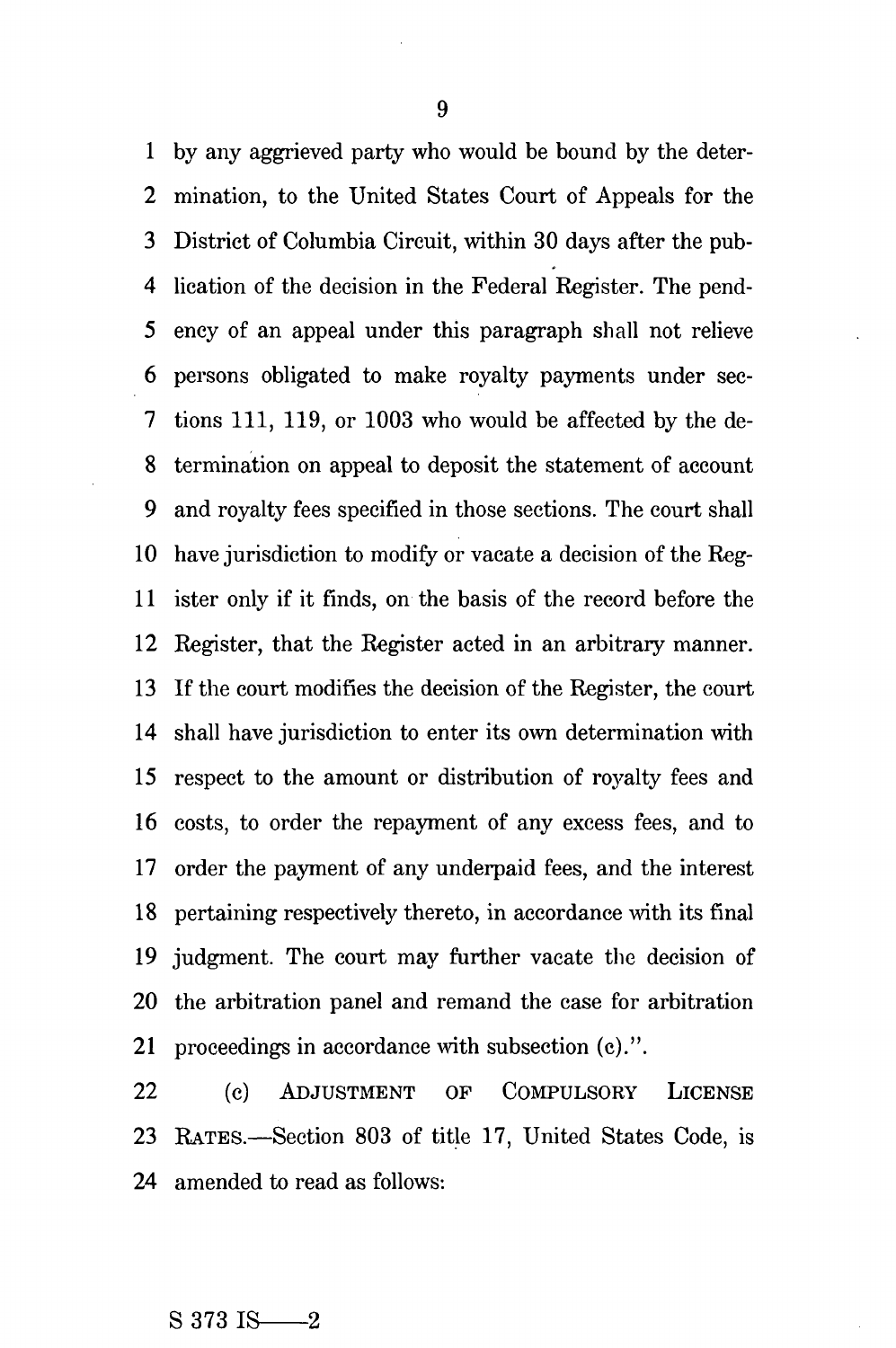**10** 

#### **1 "§ 803. Adjustment of compulsory license rates**

2 "(a) PETITIONS.—In accordance with subsection (b), 3 any owner or user of a copyrighted work whose royalty 4 rates are specified by this title, or by a rate established 5 by the Copyright Royalty Tribunal before the date of the 6 enactment of the Copyright Reform Act of 1993, or by 7 a copyright arbitration royalty panel after such date of 8 enactment, may file a petition with the Register of Copy-9 rights declaring that the petitioner requests an adjustment 10 of the rate. The Register of Copyrights shall make a deter-11 mination as to whether the petitioner has a significant in-12 terest in the royalty rate in which an adjustment is re-13 quested. If the Register determines that the petitioner has 14 a significant interest, the Register shall cause notice of 15 this determination, with the reasons therefor, to be pub-16 lished in the Federal Register, together with the notice 17 of commencement of proceedings under this chapter. Ex-18 cept as provided in subsection  $(b)(1)$ , the rates set by a 19 copyright arbitration royalty panel shall attempt to reflect 20 what the fair market value of the use would be in the ab-21 sence of a compulsory license.

22 "(b) TYPES OF PROCEEDINGS.—

23 "(1) CABLE.—In making determinations con-24 cerning the adjustment of the copyright royalty rates 25 in section 111, copyright arbitration royalty panels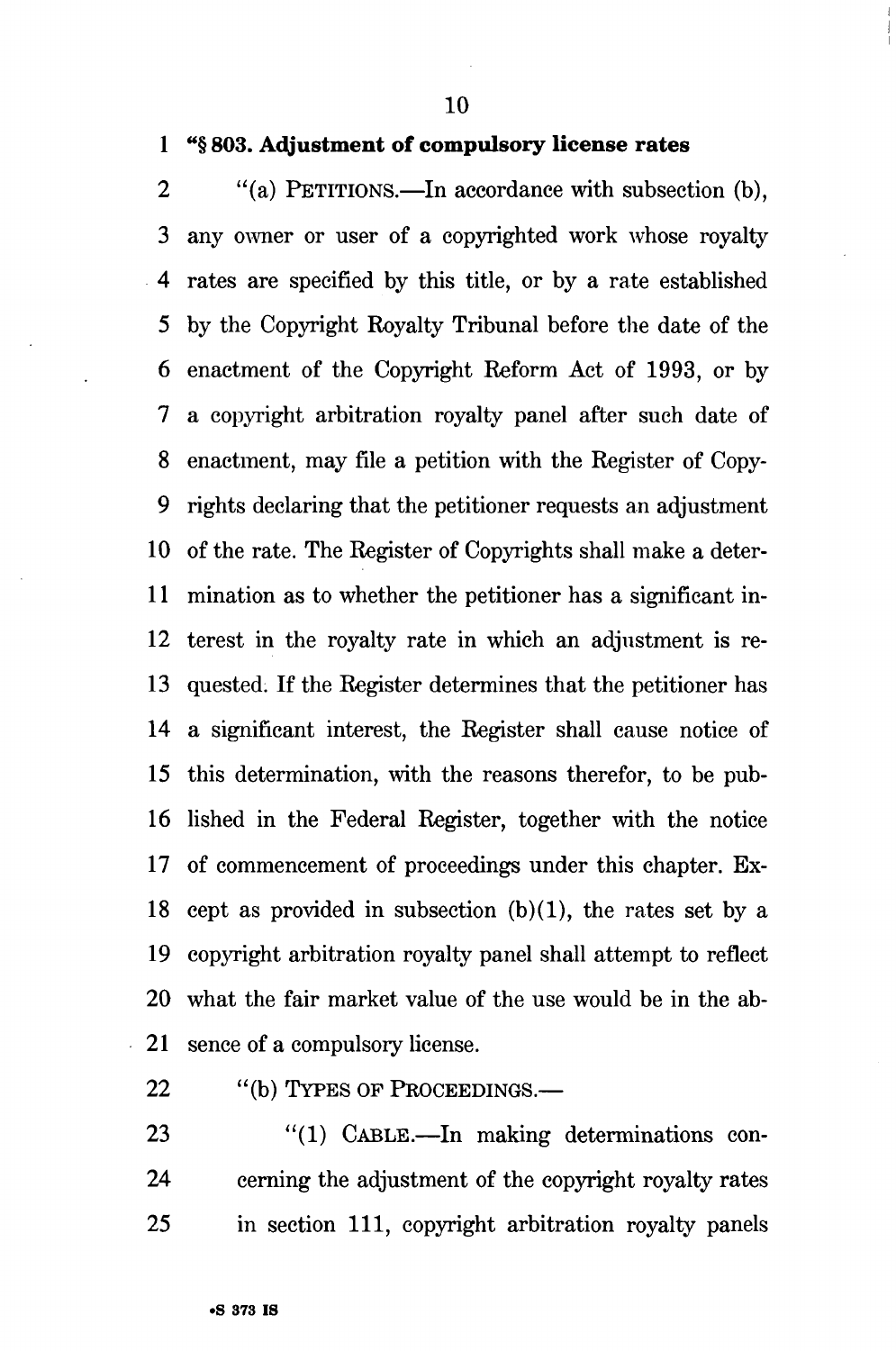1 shall make their determinations only in accordance 2 with the following provisions:

3 "(A) The rates established by section 4 111(d)(1)(B) may be adjusted to reflect na-5 tional monetary inflation or deflation, or 6 changes in the average rates charged cable sub-7 scribers for the basic service of providing sec-8 ondary transmissions to maintain the real con-9 stant dollar level of the royalty fee per 10 subscriber which existed on the date of the en-11 actment of the Copyright Reform Act of 1993, 12 except that—

13 "(i) if the average rates charged cable 14 system subscribers for the basic service of 15 providing secondary transmissions are 16 changed so that the average rates exceed 17 national monetary inflation, no change in 18 the rates established by section 19  $111(d)(1)(B)$  shall be permitted; and

20 "(ii) no increase in the royalty fee 21 shall be permitted based on any reduction 22 in the average number of distant signal 23 equivalents per subscriber.

24 Copyright arbitration royalty panels may con-25 sider all factors relating to the maintenance of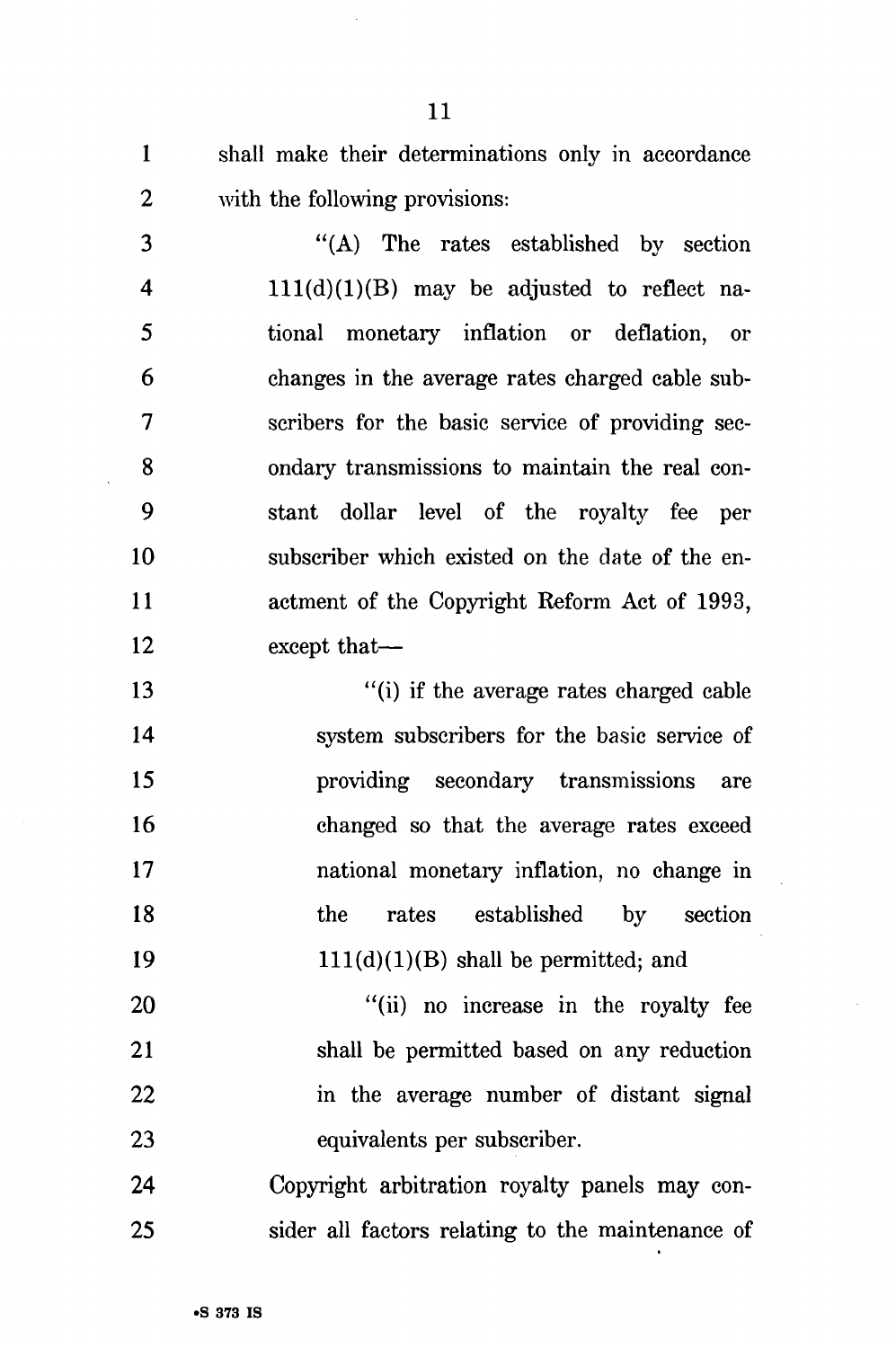1 such level of payments including, as an extenu-2 ating factor, whether the cable industry has 3 been restrained by subscriber rate regulating 4 authorities from increasing the rates for the 5 basic service of providing secondary trans-6 missions.

7 "(B) In the event that the rules and regu-8 lations of the Federal Communications Com-9 mission are amended at any time after April 10 15, 1976, to permit the carriage by cable sys-11 terns of additional television broadcast signals 12 beyond the local service area of the primary 13 transmitters of such signals, the royalty rates 14 established by section  $111(d)(1)(B)$  may be ad-15 justed to ensure that the rates for the addi-16 tional distant signal equivalents resulting from 17 such carriage are reasonable in the light of the 18 changes effected by the amendment to such 19 rules and regulations. In determining the rea-20 sonableness of rates proposed following an 21 amendment of Federal Communications Com-22 mission rules and regulations, a copyright arbi-23 tration royalty panel shall consider, among 24 other factors, the economic impact on copyright 25 owners and users, except that no adjustment in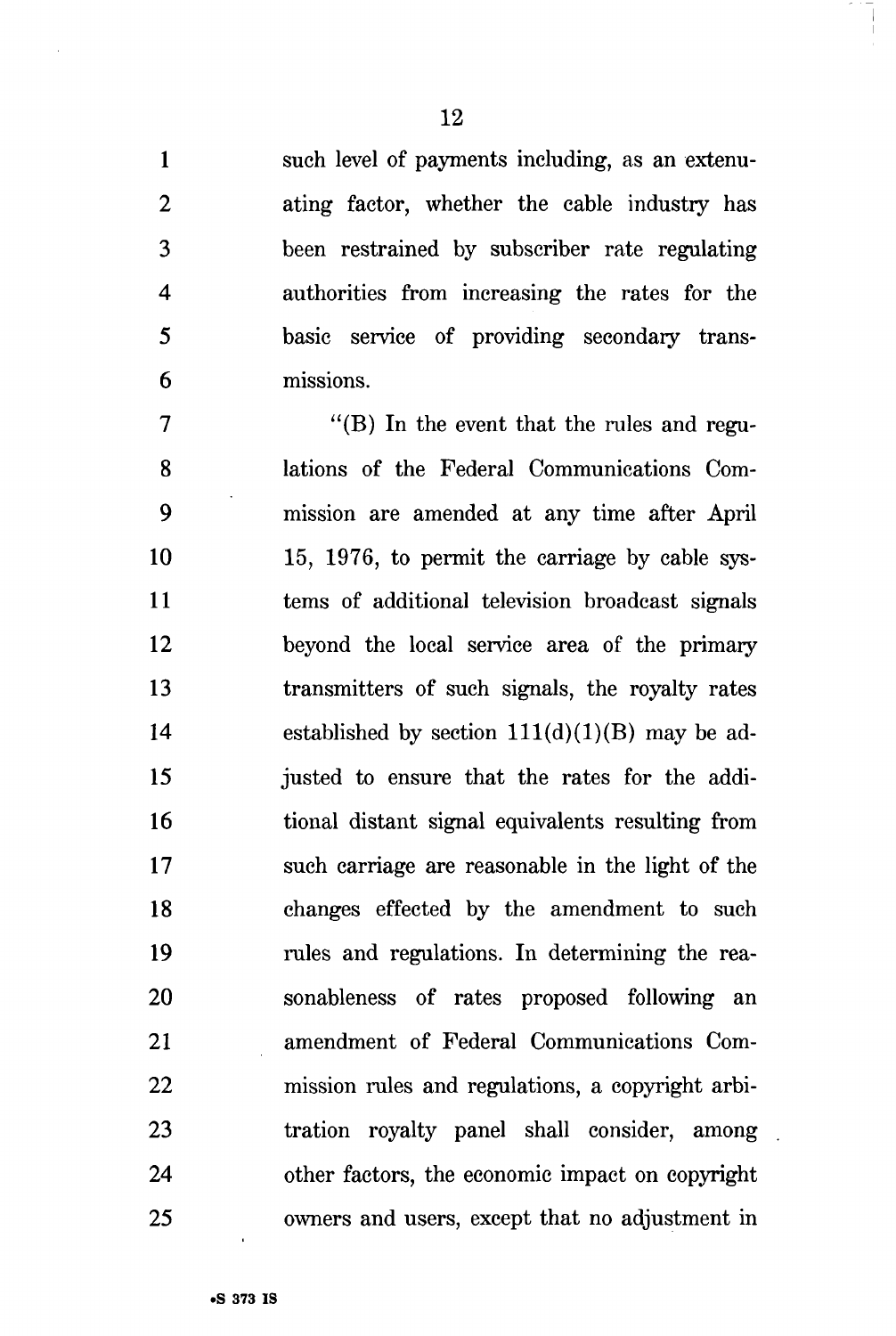| $\mathbf{1}$     | royalty rates shall be made under this subpara-  |
|------------------|--------------------------------------------------|
| $\boldsymbol{2}$ | graph with respect to any distant signal equiva- |
| 3                | lent or fraction thereof represented by—         |
| 4                | "(i) carriage of any signal permitted            |
| 5                | under the rules and regulations of the Fed-      |
| 6                | eral Communications Commission in effect         |
| 7                | on April 15, 1976, or the carriage of a sig-     |
| 8                | nal of the same type (that is, independent,      |
| 9                | network, or noncommercial educational)           |
| 10               | substituted for such permitted signal, or        |
| 11               | "(ii) a television broadcast signal first        |
| 12               | carried after April 15, 1976, pursuant to        |
| 13               | an individual waiver of the rules and regu-      |
| 14               | lations of the Federal Communications            |
| 15               | Commission, as such rules and regulations        |
| 16               | were in effect on April 15, 1976.                |
| 17               | " $(C)$ In the event of any change in the        |
| 18               | rules and regulations of the Federal Commu-      |
| 19               | nications Commission with respect to syn-        |
| 20               | dicated and sports program exclusivity after     |
| 21               | April 15, 1976, the rates established by section |
| 22               | $111(d)(1)(B)$ may be adjusted to assure that    |
| 23               | such rates are reasonable in light of the        |
| 24               | changes to such rules and regulations, but any   |
| 25               | such adjustment shall apply only to the affected |

 $\mathcal{A}$ 

 $\langle \rangle$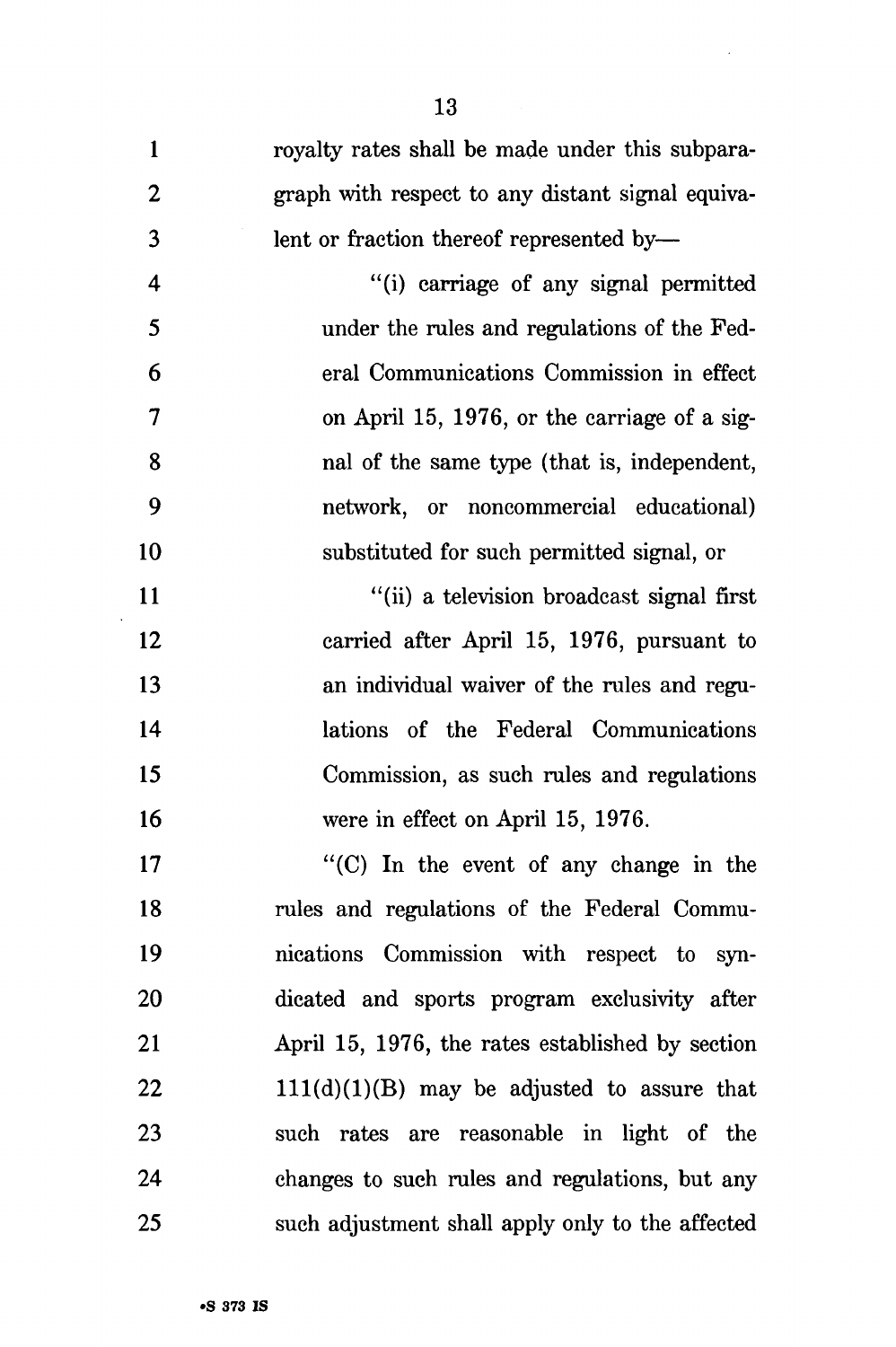1 television broadcast signals carried on those 2 systems affected by the change. 3 "(D) The gross receipts limitations estab-4 lished by section  $111(d)(1)$  (C) and (D) shall be 5 adjusted to reflect national monetary inflation 6 or deflation or changes in the average rates 7 charged cable system subscribers for the basic 8 service of providing secondary transmissions to 9 maintain the real constant dollar value of the 10 exemption provided by such section; and the 11 royalty rate specified in such section shall not 12 be subject to adjustment. 13 "(E) With respect to proceedings under 14 subparagraph (A) or (D), petitions under sub-15 section (a) may be filed during 1995 and in 16 each subsequent fifth calendar year. 17 "(F) With respect to proceedings under 18 subparagraph (B) or (C), petitions under sub-19 section (a) may be filed within 12 months after 20 an event described in either such subsection. 21 Any change in royalty rates made pursuant to 22 subparagraph (B) or (C) may be reconsidered 23 in 1995 and each fifth calendar year thereafter, 24 in accordance with subparagraph  $(B)$  or  $(C)$ , as 25 the case may be.

 $\degree$ 14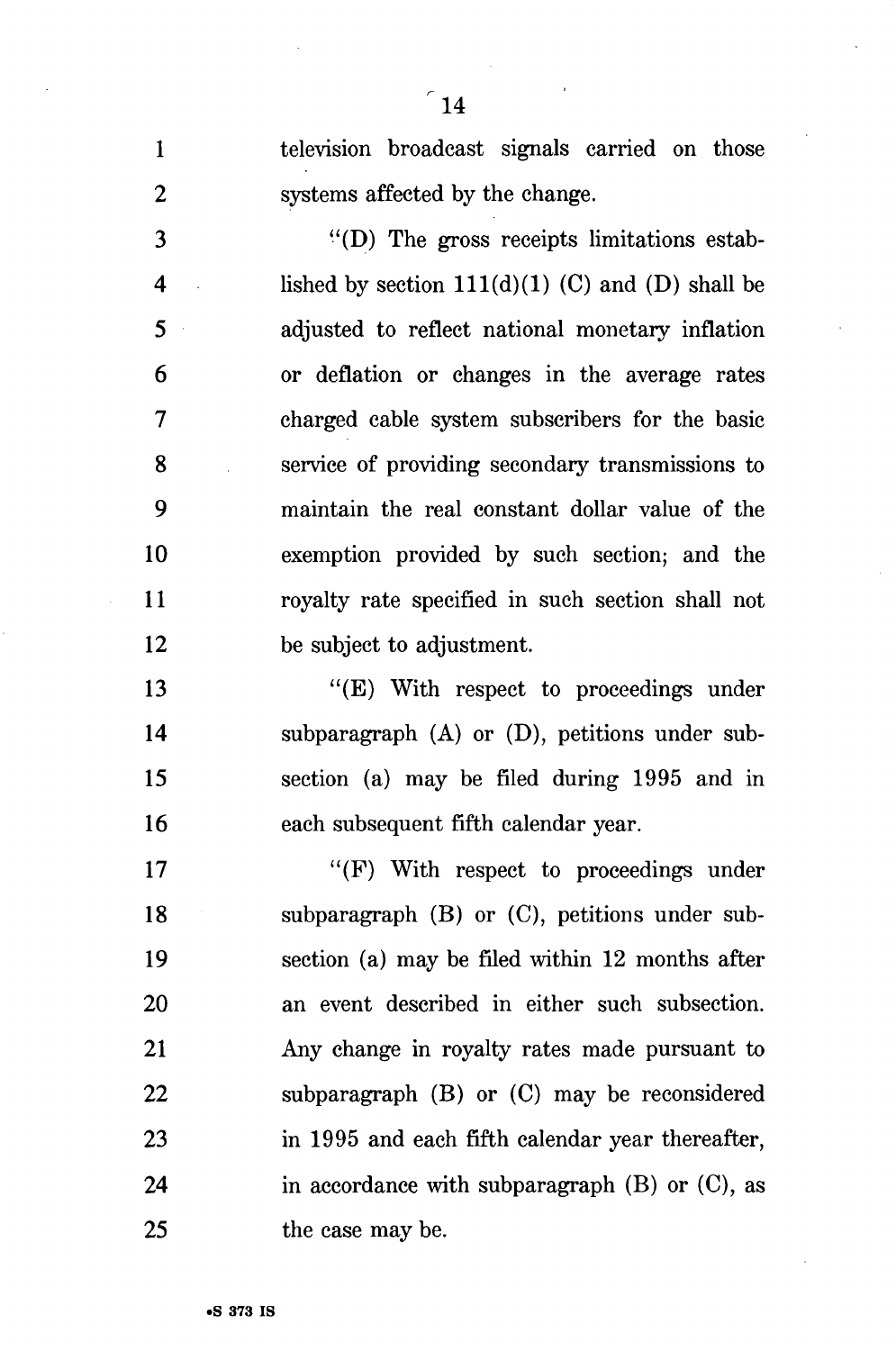1 "(2) PHONORECORDS.—With respect to pro-2 ceedings to adjust the copyright royalty rates in sec-3 tion 115, petitions under subsection (a) may be filed 4 in 1997 and in each subsequent tenth calendar year.

5 "(3) COIN-OPERATED PHONORECORD PLAY-6 ERS.—If a negotiated license authorized by section 7 116 is terminated or expires and is not replaced by 8 another license agreement under such section, the 9 Register of Copyrights shall, upon petition filed 10 under subsection (a) within 1 year after such termi-11 nation or expiration, convene a copyright arbitration 12 royalty panel. The arbitration panel shall promptly 13 establish an interim royalty rate or rates for the 14 public performance by means of a coin-operated pho-15 norecord player of non-dramatic musical works em-16 bodied in phonorecords which had been subject to 17 the terminated or expired negotiated license agree-18 ment. Such rate or rate shall be the same as the last 19 such rate or rates and shall remain in force until the 20 conclusion of proceedings by the arbitration panel, in 21 accordance with section 802, to adjust the royalty 22 rates applicable to such works, or until superseded 23 by a new negotiated license agreement, as provided 24 in section 116(c).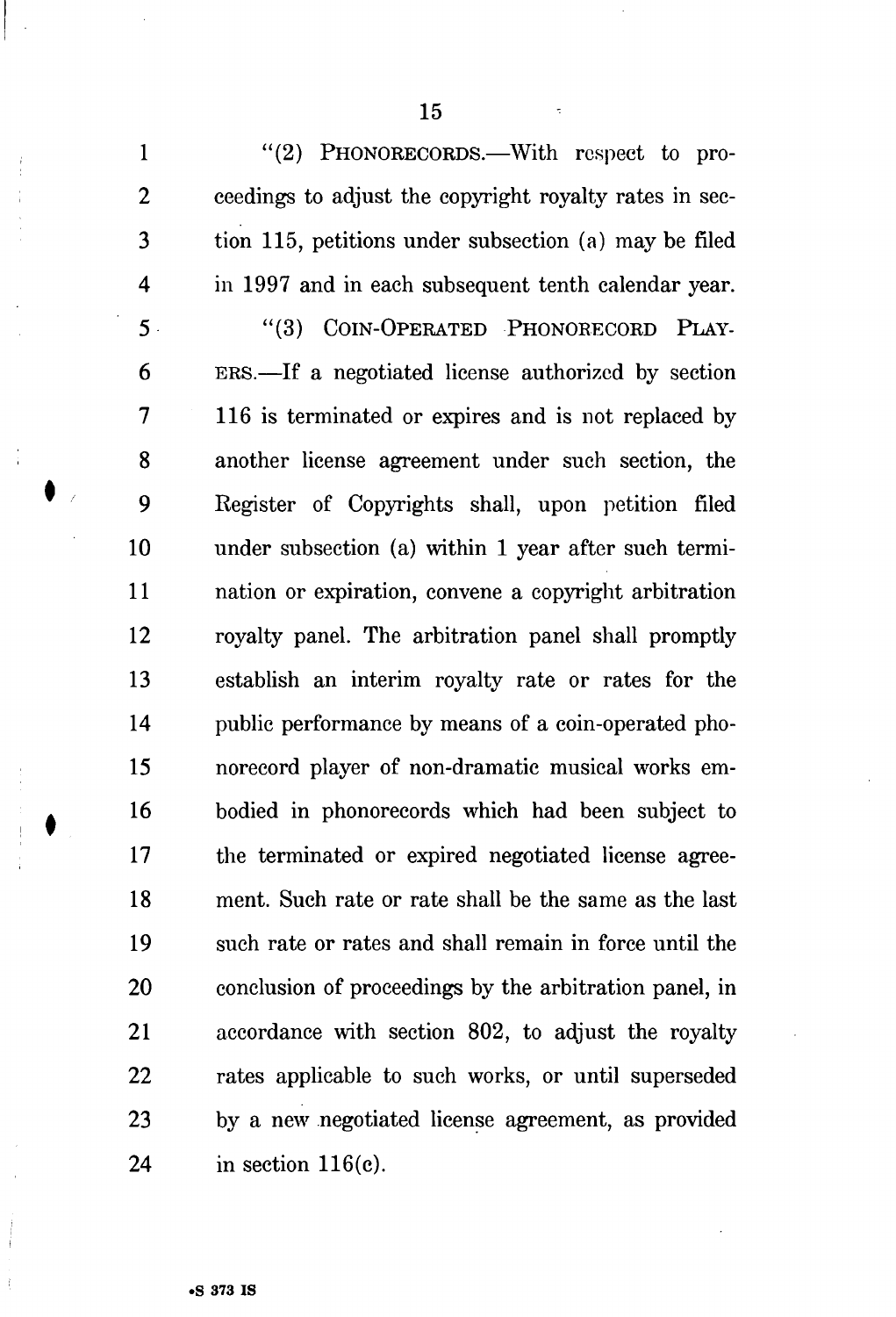| 1         | SEC. 203. PUBLIC BROADCASTING COMPULSORY LICENSE. |
|-----------|---------------------------------------------------|
| 2         | Section 118 of title 17, United States Code, is   |
| 3         | amended-                                          |
| 4         | $(1)$ in subsection $(b)$ —                       |
| 5         | $(A)$ by striking the first 2 sentences;          |
| 6         | (B) in the third sentence by striking             |
| 7         | "works specified by this subsection" and insert-  |
| 8         | ing "published nondramatic musical works and      |
| 9         | published pictorial, graphic, and sculptural      |
| 10        | works";                                           |
| <b>11</b> | $(C)$ in paragraph $(1)$ —                        |
| 12        | (i) in the first sentence by striking ",          |
| 13        | within one hundred and twenty days after          |
| 14        | publication of the notice specified in this       |
| 15        | subsection,"; and                                 |
| 16        | (ii) by striking "Copyright Royalty               |
| 17        | Tribunal" each place it appears and insert-       |
| 18        | ing "Register of Copyrights";                     |
| 19        | (D) in paragraph (2) by striking "Tribu-          |
| 20        | nal" and inserting "Register of Copyrights";      |
| 21        | $(E)$ in paragraph $(3)$ —                        |
| 22        | (i) by striking the first sentence and            |
| 23        | inserting the following: "In the absence of       |
| 24        | license agreements negotiated under para-         |
| 25        | graph (2), the Register of Copyrights shall,      |
| 26        | pursuant to section 803, convene a copy-          |
|           |                                                   |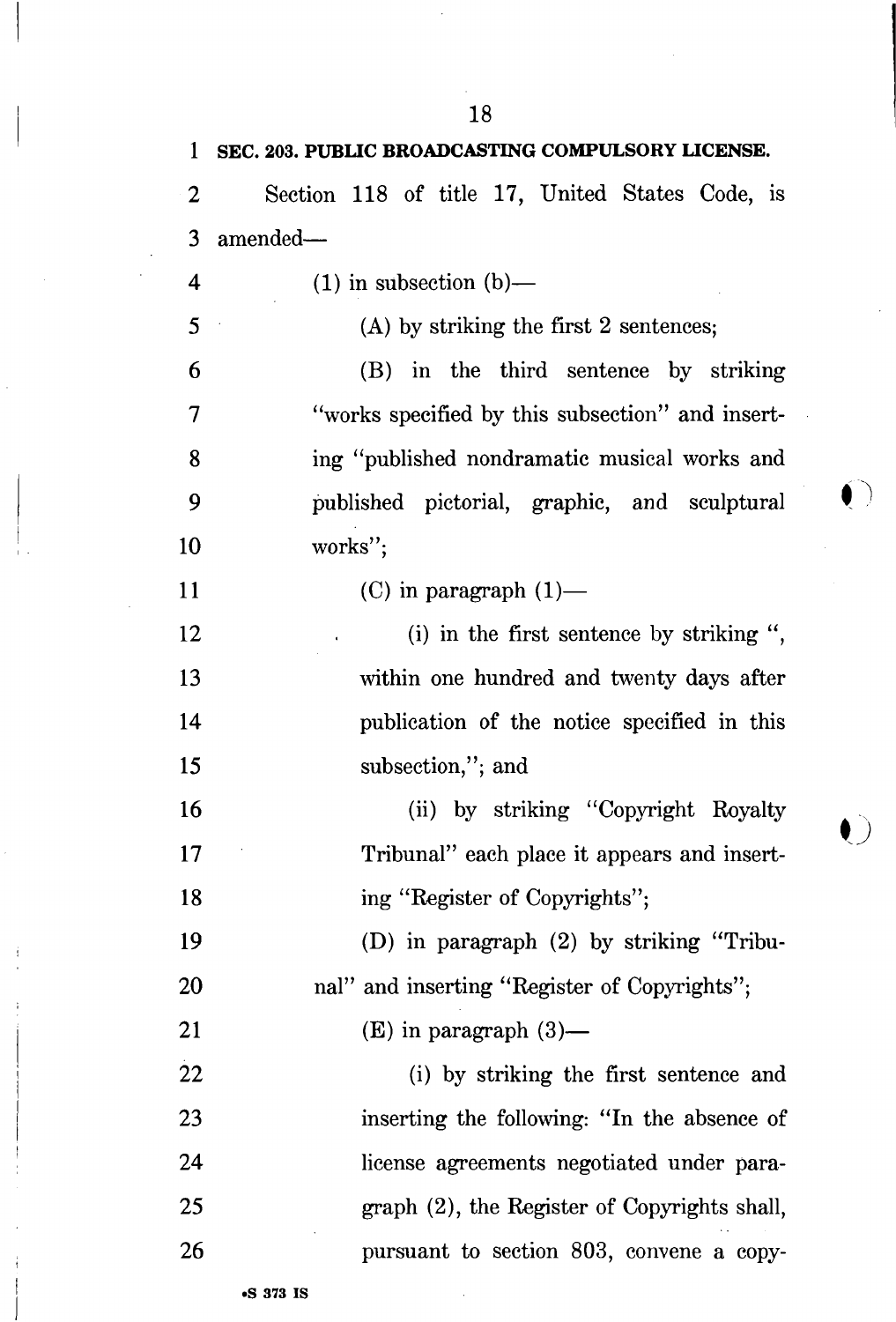$\frac{1}{2}$ 

 $\sim$ 

| $\mathbf{1}$             | right arbitration royalty panel to determine |
|--------------------------|----------------------------------------------|
| $\boldsymbol{2}$         | and publish in the Federal Register a        |
| 3                        | schedule of rates and terms which, subject   |
| 4                        | to paragraph $(2)$ , shall be binding on all |
| 5                        | owners of copyright in works specified by    |
| 6                        | this subsection and public broadcasting en-  |
| $\overline{\mathcal{L}}$ | tities, regardless of whether such copyright |
| 8                        | owners have submitted proposals to the       |
| 9                        | Register of Copyrights.";                    |
| 10                       | (ii) in the second sentence—                 |
| 11                       | (I) by striking "Copyright Roy-              |
| 12                       | alty Tribunal" and inserting "copy-          |
| 13                       | right arbitration royalty panel"; and        |
| 14                       | (II) by striking "clause (2) of              |
| 15                       | this subsection" and inserting "para-        |
| 16                       | graph $(2)$ "; and                           |
| 17                       | (iii) in the last sentence by striking       |
| 18                       | "Copyright Royalty Tribunal" and insert-     |
| 19                       | ing 'Register of Copyrights''; and           |
| <b>20</b>                | $(F)$ by striking paragraph $(4)$ ;          |
| 21                       | $(2)$ by striking subsection $(c)$ ; and     |
| 22                       | $(3)$ in subsection $(d)$ —                  |
| 23                       | (A) by redesignating such subsection as      |
| 24                       | subsection (c);                              |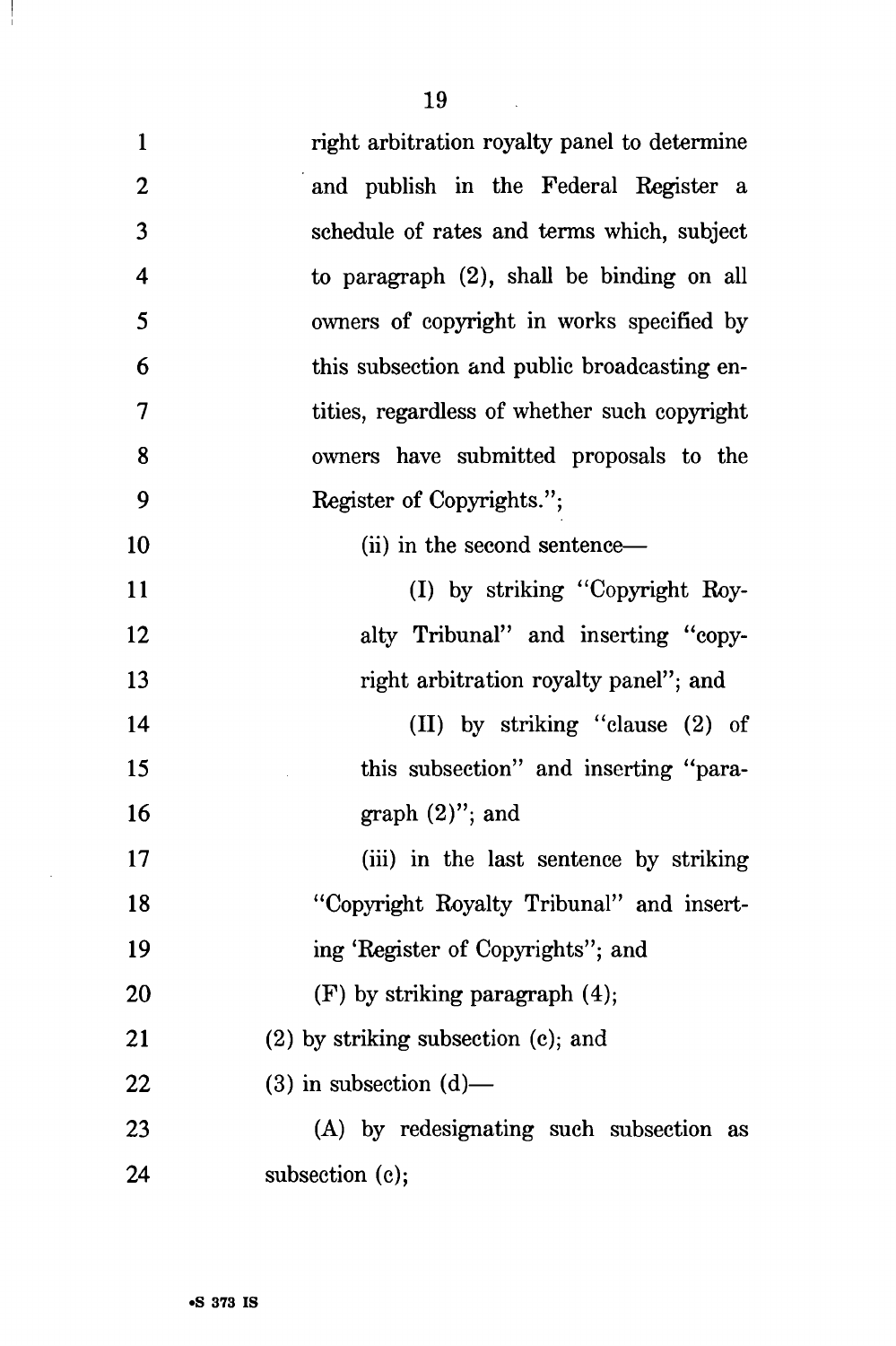| $\mathbf{1}$ | (B) by striking "to the transitional provi-          |
|--------------|------------------------------------------------------|
| 2            | sions of subsection $(b)(4)$ , and"; and             |
| 3            | (C) by striking "Copyright Royalty Tribu-            |
| 4            | nal" and inserting "copyright arbitration roy-       |
| 5            | alty panel".                                         |
| 6            | SEC. 204. SECONDARY TRANSMISSIONS BY SUPERSTATIONS   |
| .7           | NETWORK STATIONS FOR<br><b>AND</b><br><b>PRIVATE</b> |
| 8            | <b>VIEWING.</b>                                      |
| 9            | Section 119 of title 17, United States Code, is      |
| 10           | amended—                                             |
| 11           | $(1)$ in subsection $(b)$ —                          |
| 12           | $(A)$ in paragraph $(1)$ by striking ", after        |
| 13           | consultation with the Copyright Royalty Tribu-       |
| 14           | nal," each place it appears;                         |
| 15           | (B) in paragraph (2) by striking "Copy-              |
| 16           | right Royalty Tribunal" and inserting "Register      |
| 17           | of Copyrights";                                      |
| 18           | (C) in paragraph (3) by striking "Copy-              |
| 19           | right Royalty Tribunal" and inserting "Register      |
| 20           | of Copyrights"; and                                  |
| 21           | (D) in paragraph $(4)$ —                             |
| 22           | (i) by striking "Copyright Royalty                   |
| 23           | Tribunal" each place it appears and insert-          |
| 24           | ing "Register of Copyrights";                        |

20

 $\ddot{\phantom{a}}$ 

 $\sim$   $\sim$ 

 $\bar{\beta}$ 

 $\sim$ 

 $\mathcal{L}(\mathcal{A})$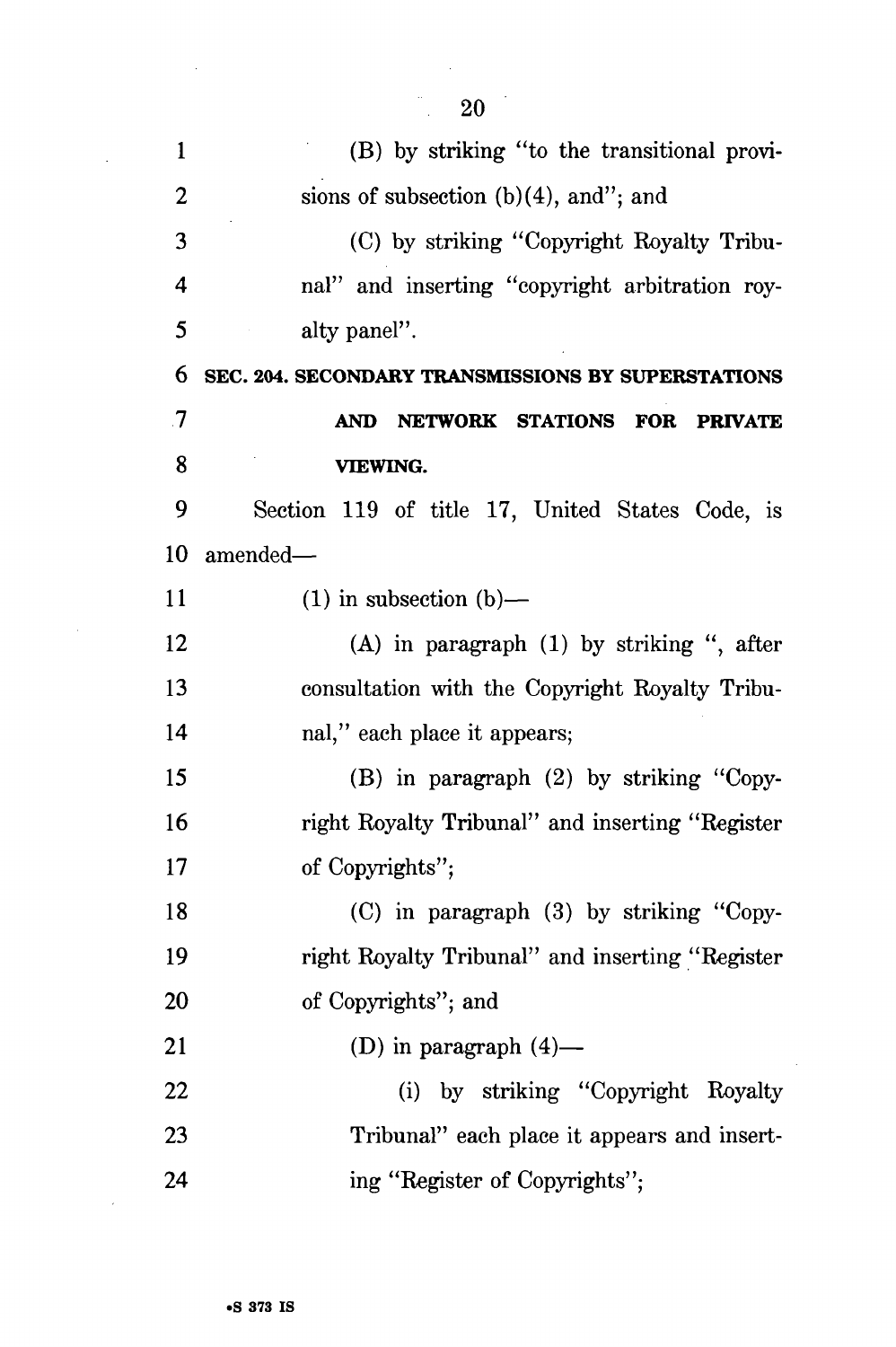| $\mathbf{1}$     | (ii) by striking "Tribunal" each place                        |
|------------------|---------------------------------------------------------------|
| $\boldsymbol{2}$ | it appears and inserting "Register"; and                      |
| 3                | (iii) in subparagraph (C) by striking                         |
| $\overline{4}$   | "conduct a proceeding" in the last sen-                       |
| 5                | tence and inserting "convene a copyright                      |
| 6                | arbitration royalty panel"; and                               |
| 7                | (2) by striking subsection (c) and inserting the              |
| 8                | following:                                                    |
| 9                | "(c) DETERMINATION OF ROYALTIES.-The royalty                  |
| $10-10$          | fee payable under subsection $(b)(1)(B)$ shall be that estab- |
| 11               | lished by the Copyright Royalty Tribunal on May 1, 1992,      |
| 12               | as corrected on May 18, 1992.".                               |
| 13               | SEC. 205. CONFORMING AMENDMENTS.                              |
| 14               | (a) CABLE COMPULSORY LICENSE.—Section 111(d)                  |
| 15               | of title 17, United States Code, is amended as follows:       |
| 16               | (1) Paragraph (1) is amended by striking ",                   |
| 17               | after consultation with the Copyright Royalty Tribu-          |
| 18               | , nal (if and when the Tribunal has been<br>con-              |
| 19               | stituted),".                                                  |
| <b>20</b>        | (2) Paragraph $(1)(A)$ is amended by striking ",              |
| 21               | after consultation with the Copyright Royalty Tribu-          |
| 22               | nal (if and when the Tribunal has been<br>con-                |
| 23               | stituted),".                                                  |
| 24               | (3) Paragraph (2) is amended by striking the                  |
| 25               | second and third sentences and by inserting the fol-          |

21

 $\Delta$ 

 $\sim 10^{11}$  km  $^{-1}$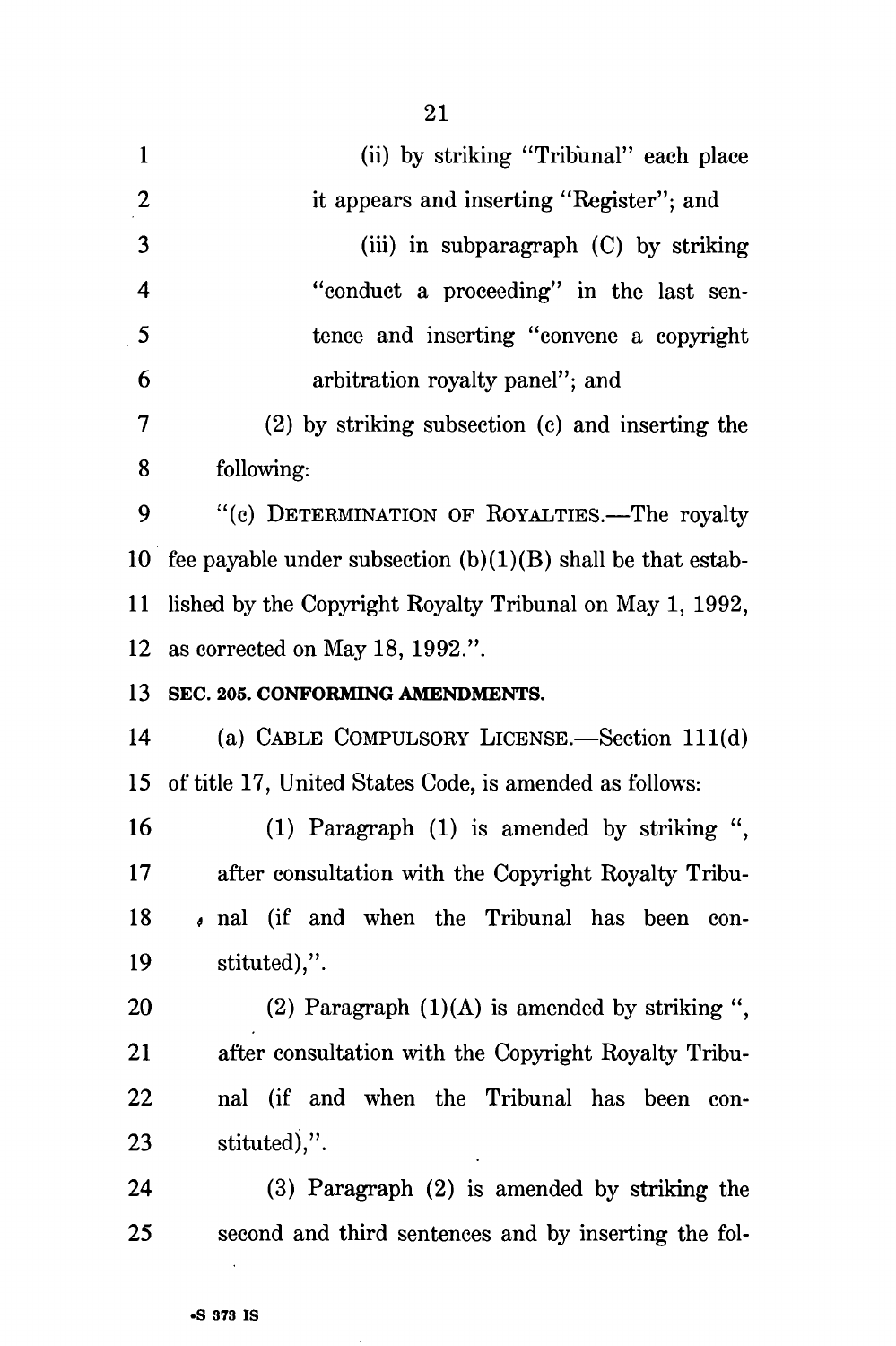| $\mathbf 1$    | lowing: "All funds held by the Secretary of the         |
|----------------|---------------------------------------------------------|
| $\overline{2}$ | Treasury shall be invested in interest-bearing United   |
| 3              | States securities for later distribution by the Reg-    |
| 4              | ister in the event no controversy over distribution ex- |
| 5              | ists, or by a copyright arbitration royalty panel in    |
| 6              | the event a controversy over such distribution exists.  |
| 7              | The Register shall compile and publish on a semi-       |
| 8              | annual basis, a compilation of all statements of ac-    |
| 9              | count covering the relevant 6-month period provided     |
| 10             | by paragraph (1) of this subsection.".                  |
| 11             | (4) Paragraph $(4)(A)$ is amended—                      |
| 12             | (A) by striking "Copyright Royalty Tribu-               |
| 13             | nal" and inserting "Register of Copyrights";            |
| 14             | and                                                     |
| 15             | (B) by striking "Tribunal" and inserting                |
| 16             | "Register".                                             |
| 17             | (5) Paragraph $(4)(B)$ is amended to read as            |
| 18             | follows:<br>¢                                           |
| 19             | "(B) After the first day of August of each              |
| 20             | year, the Register of Copyrights shall determine        |
| 21             | whether there exists a controversy concerning           |
| 22             | the distribution of royalty fees. If the Register       |
| 23             | determines that no such controversy exists, the         |
| 24             | Register shall, after deducting the Copyright           |
| 25             | Office's reasonable administrative costs under          |

 $\ddot{\phantom{a}}$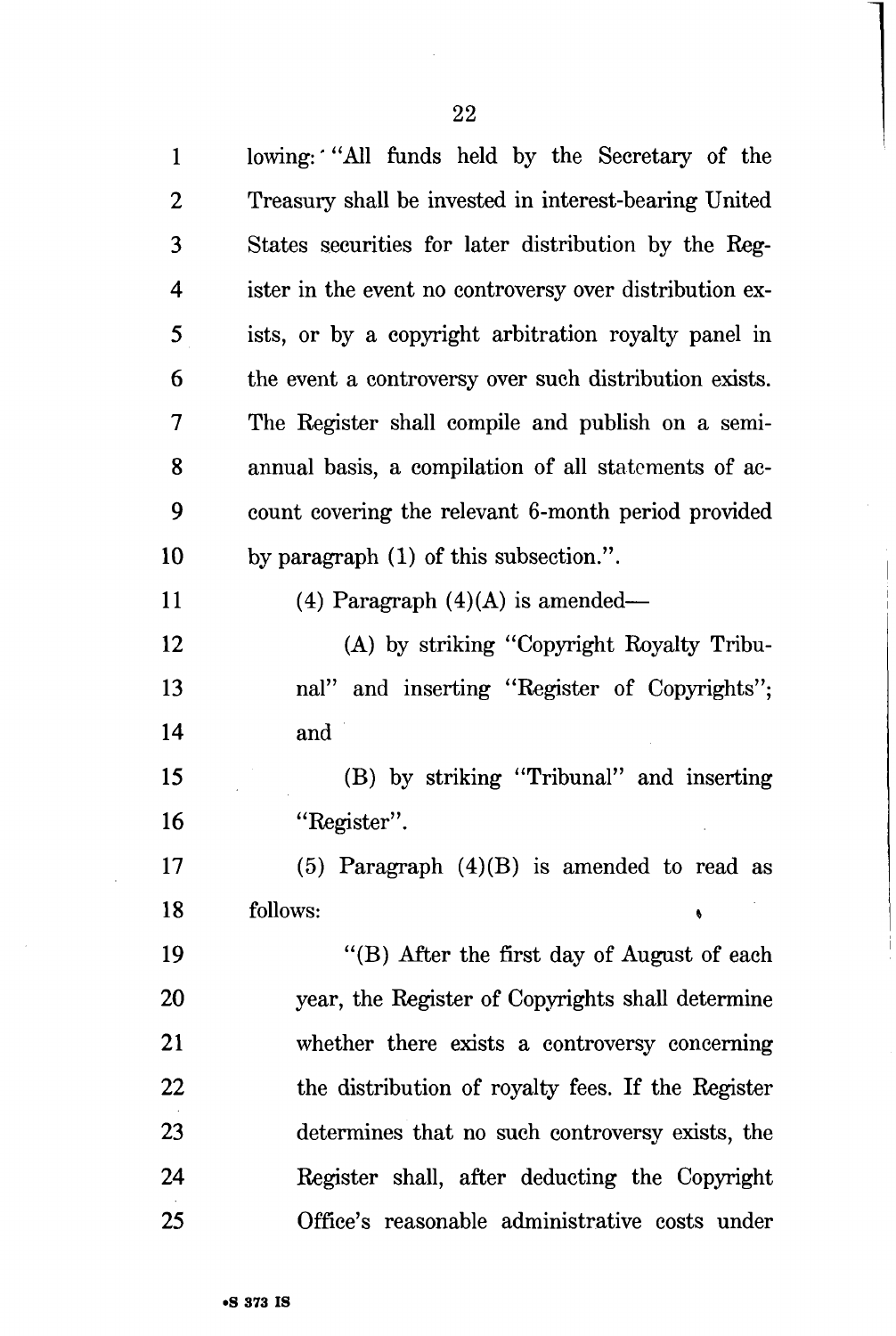| $\mathbf{1}$     | this section, distribute such fees to the copy-     |
|------------------|-----------------------------------------------------|
| $\boldsymbol{2}$ | right owners entitled, or to their designated       |
| 3                | agents. If the Register finds the existence of a    |
| 4                | controversy, the Register shall, pursuant to        |
| 5                | chapter 8 of this title, convene a copyright arbi-  |
| 6                | tration royalty panel to determine the distribu-    |
| 7                | tion of royalty fees.".                             |
| 8                | $(6)$ Paragraph $(4)(C)$ is amended by striking     |
| 9                | "Copyright Royalty Tribunal" and inserting "Reg-    |
| 10               | ister of Copyrights".                               |
| 11               | (b) AUDIO HOME RECORDING ACT.-                      |
| 12               | (1) ROYALTY PAYMENTS.—Section $1004(a)(3)$          |
| 13               | of title 17, United States Code, is amended—        |
| 14               | (A) by striking "Copyright Royalty Tribu-           |
| 15               | nal" and inserting "Register of Copyrights";        |
| 16               | and                                                 |
| 17               | (B) by striking "Tribunal" and inserting            |
| 18               | "Register".                                         |
| 19               | (2) DEPOSIT OF ROYALTY PAYMENTS.—Section            |
| <b>20</b>        | 1005 of title 17, United States Code, is amended by |
| 21               | striking the last sentence.                         |
| 22               | (3) ENTITLEMENT TO ROYALTY PAYMENTS.-               |
| 23               | Section 1006(c) of title 17, United States Code, is |
| 24               | amended by striking "Copyright Royalty Tribunal"    |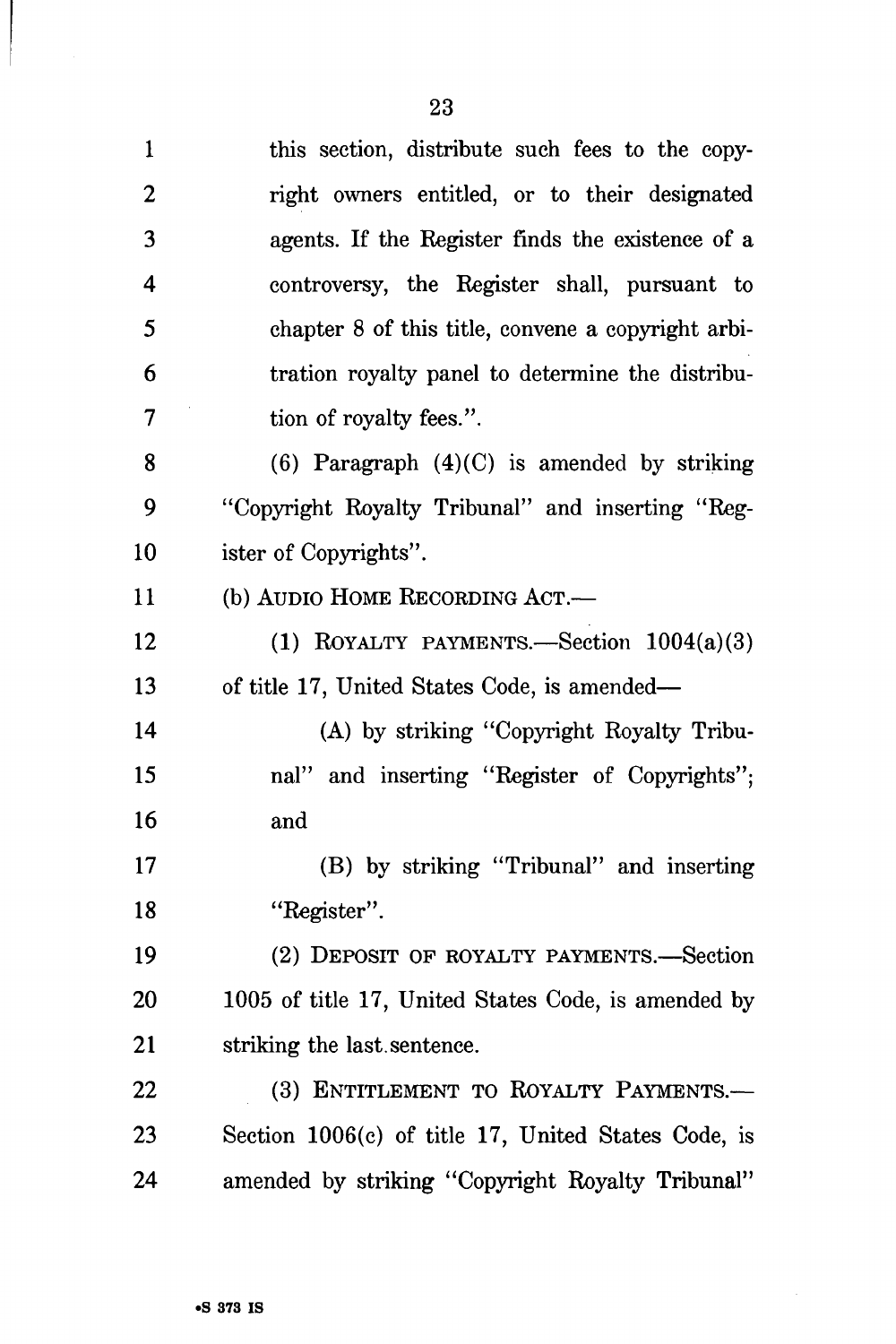| $\mathbf{1}$            | and inserting "Register of Copyrights shall convene |
|-------------------------|-----------------------------------------------------|
| $\boldsymbol{2}$        | a copyright arbitration royalty panel which".       |
| 3                       | (4) PROCEDURES FOR DISTRIBUTING ROYALTY             |
| $\overline{\mathbf{4}}$ | PAYMENTS.—Section 1007 of title 17, United States   |
| 5                       | Code, is amended—                                   |
| 6                       | (A) in subsection (a)(1) by striking "Copy-         |
| 7                       | right Royalty Tribunal" and inserting "Register     |
| 8                       | of Copyrights";                                     |
| 9                       | $(B)$ in subsection $(b)$ —                         |
| 10                      | (i) by striking "Copyright Royalty"                 |
| 11                      | Tribunal" and inserting "Register of Copy-          |
| 12                      | rights"; and                                        |
| 13                      | (ii) by striking "Tribunal" each place              |
| 14                      | it appears and inserting "Register"; and            |
| 15                      | $(C)$ in subsection $(e)$ —                         |
| 16                      | (i) by striking the first sentence and              |
| 17                      | inserting "If the Register finds the exist-         |
| 18                      | ence of a controversy, the Register shall,          |
| 19                      | pursuant to chapter 8 of this title, convene        |
| 20                      | a copyright arbitration royalty panel to de-        |
| 21                      | termine the distribution of royalty pay-            |
| 22                      | ments."; and                                        |
| 23                      | (ii) by striking "Tribunal" each place              |
| 24                      | it appears and inserting "Register".                |

 $\ddot{\phantom{0}}$ 

 $\ddot{\phantom{a}}$ 

 $\sim$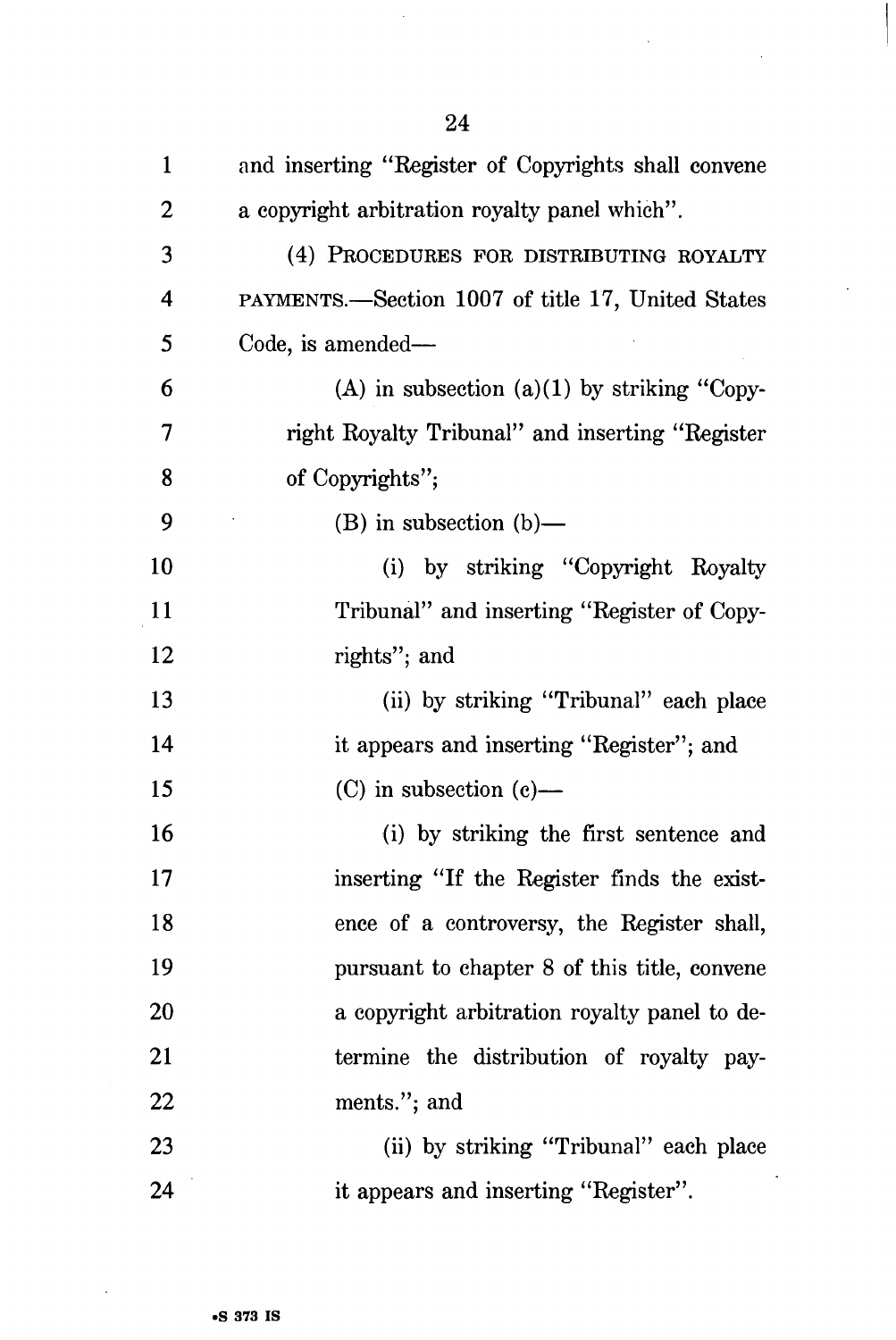| $\mathbf{1}$     | (5) ARBITRATION OF CERTAIN DISPUTES.-Sec-     |
|------------------|-----------------------------------------------|
| $\boldsymbol{2}$ | tion 1010 of title 17, United States Code, is |
| 3                | amended—                                      |
| 4                | (A) in subsection $(b)$ —                     |
| 5                | (i) by striking "Copyright Royalty            |
| 6                | Tribunal" and inserting "Register of Copy-    |
| $\overline{7}$   | rights"; and                                  |
| 8                | (ii) by striking "Tribunal" each place        |
| 9                | it appears and inserting "Register";          |
| 10               | (B) in subsection (e) by striking "Copy-      |
| <b>11</b>        | right Royalty Tribunal" each place it appears |
| 12               | and inserting "Register of Copyrights";       |
| 13               | $(C)$ in subsection $(f)$ —                   |
| 14               | (i) by striking "Copyright Royalty            |
| 15               | Tribunal" each place it appears and insert-   |
| 16               | ing "Register of Copyrights";                 |
| 17               | (ii) by striking "Tribunal" each place        |
| 18               | it appears and inserting "Register"; and      |
| 19               | (iii) in the third sentence by striking       |
| 20               | "its" and inserting "the Register's"; and     |
| 21               | (D) in subsection $(g)$ —                     |
| 22               | (i) by striking "Copyright Royalty            |
| 23               | Tribunal" and inserting "Register of Copy-    |
| 24               | rights"; and                                  |

 $\hat{\mathcal{L}}$ 

 $\overline{\phantom{a}}$ 

 $\bar{\mathcal{A}}$ 

 $\ddot{\phantom{a}}$ 

 $\mathbb{R}^2$ 

 $\sim$